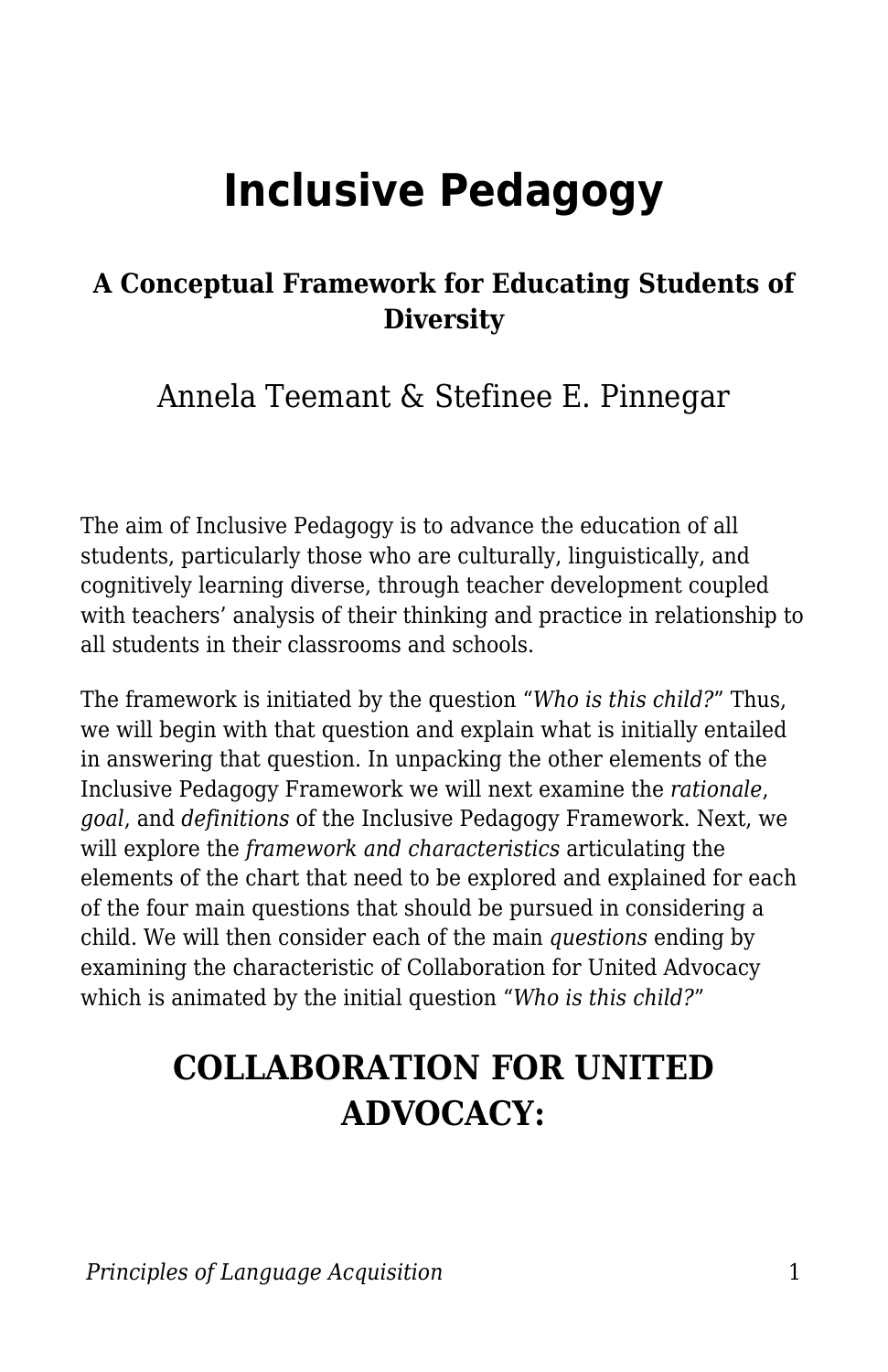## **Who is this child?**

In considering how to respond to students and support them in reaching their potential to contribute to society and progress in their learning and schooling, educators begin by developing knowledge and understanding of the child. Educators can gather information about their student(s) through observing at recess, during class, after school, or in other settings. Educators can gather information by interviewing former teachers, parents and others. Teachers can examine student work, access student records, learn about the student(s)' life story or their community, culture, and heritage and seek out the extra-curricular participation and talents and abilities of the child beyond the school. In order to hold high expectations and take multiple perspectives, use knowledge based-practices and hold themselves accountable in teaching students, educators need to uncover as much information about the child as possible. By gaining knowledge of and information about the child the educator is then poised to support the child in their learning and development within the classroom and school. The educator will be able to build on student strengths and access resources that can support the child and themselves in this effort.

#### **Rationale**

Across the world, the composition of school and classroom populations is becoming increasingly diverse. Thoughtful educators recognize that considered collectively the diverse student populations (talented and gifted, multicultural, learning disabled, and speakers of other language) make up a majority rather than a minority of the students they teach. Even teachers in predominantly white, middleclass and upper-class communities are confronted by increasing diversity. This presents teachers with both challenges and opportunities. The challenge occurs when teachers ask themselves, "How can I learn and grow as a professional in order to meet the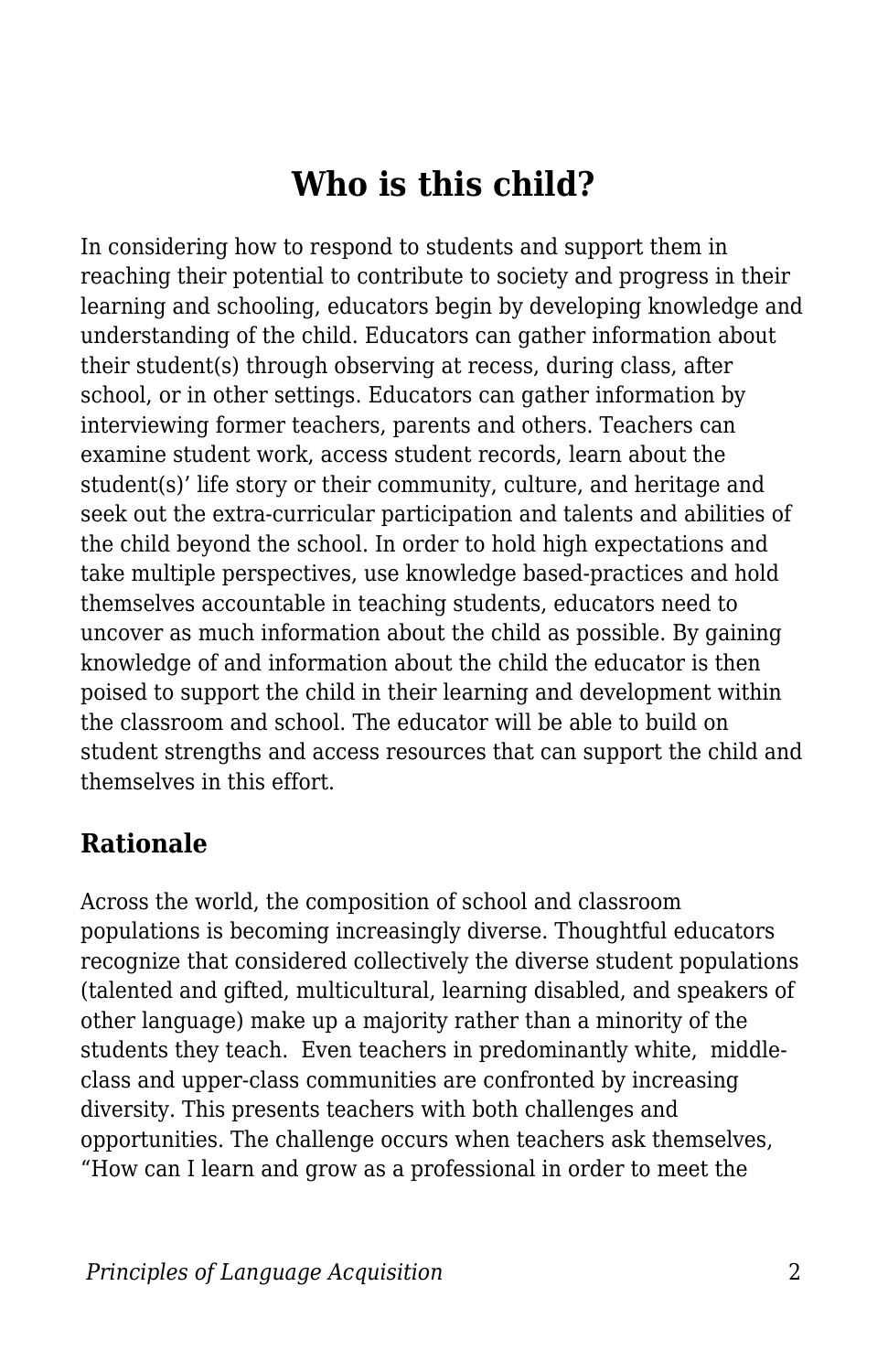needs of the students under my charge?" The challenge, thus, becomes an opportunity for improvement. Teachers who respond to this challenge see students in their classroom not as a problem for them to fix but as a resource for their professional growth and development as a teacher.

Unfortunately, most teacher development targeted toward meeting the diverse needs of students is fragmented. Teachers are given specific strategies for particular types of students, but they are not presented with a coherent framework that enables them to systematically and comprehensively attend to the commonalities across these diverse populations as well as adjust for the unique needs of particular kinds of students. Multicultural programs often provide strategies and lists to guide teachers for each different kind of culture. Courses which teach about learning disabled students discuss not strategies for teaching all learning disabled, but particular and specific strategies for each type of learning difference. Talented and gifted course work often gets so entangled in definitions of giftedness that teachers may not have clear ideas about how to proceed with students who they perceive as gifted but may not be formally identified in that way. District policies and the number of ways that the teacher might respond may discourage rather than support teachers as they struggle to meet the needs of second language learners and other students.

Teachers are left to find a way to resolve the competing and often particularistic demands offered by this kind of fragmented professional development since each day they must simultaneously meet the needs of all students within the constraints of classroom instruction.

Inclusive Pedagogy is a coherent and comprehensive framework which begins with a careful analysis of the child or children to be taught. This can support teachers in developing common understandings for teaching all of their students. In addition, it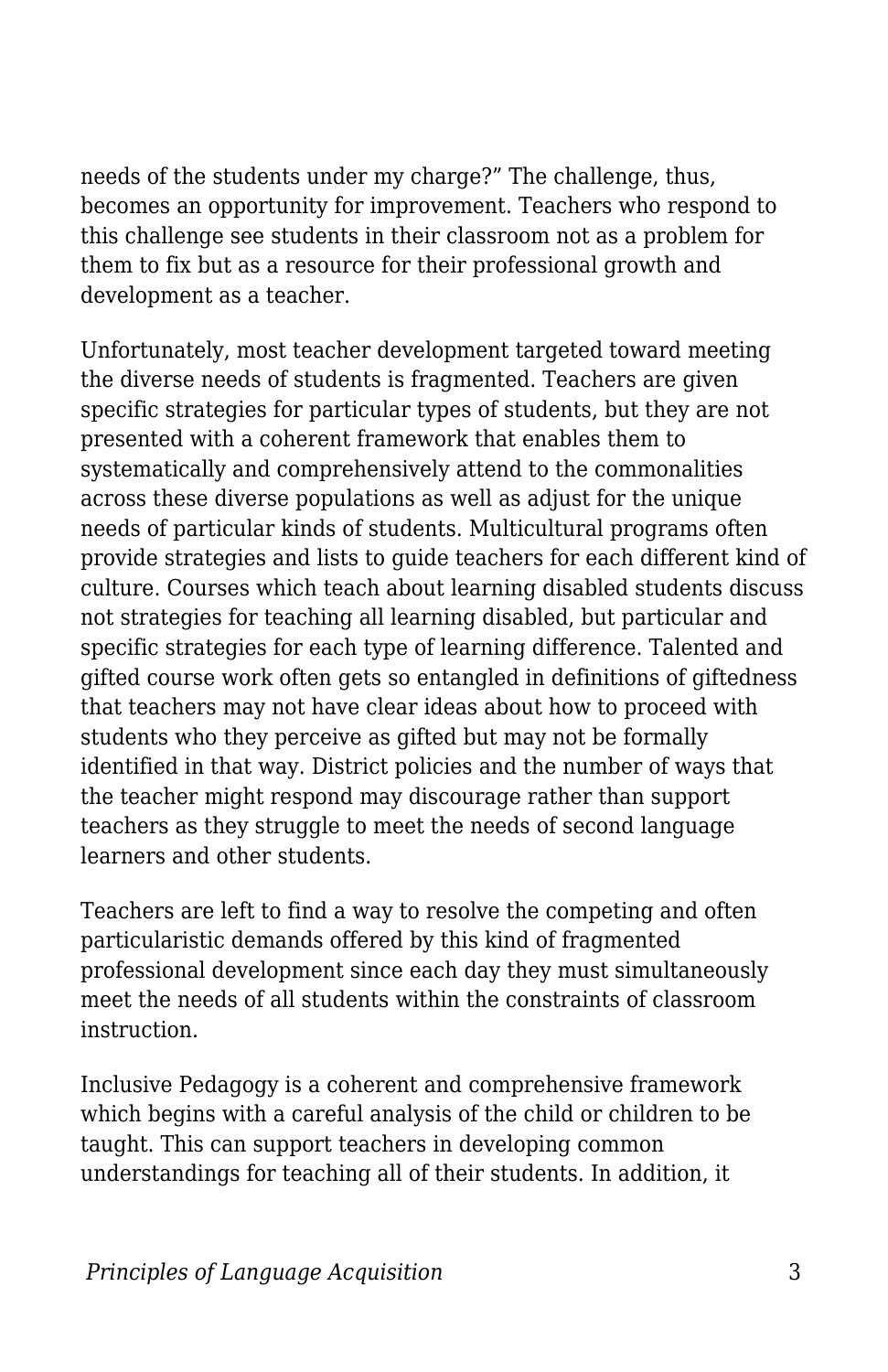prepares teachers to work in their classroom and with others to both refine and adjust their instruction and to collectively advocate for their students. A feature of this framework is that it guides teachers to respond in educationally appropriate ways to the diversity in their classrooms. It helps teachers understand unique differences among these populations, but more importantly, it promotes common understandings that can guide their classroom practices and advocacy efforts. Using the Inclusive Pedagogy framework enables teachers to develop increasingly sophisticated skills for paying attention to and meeting the needs of learners as they think about the students and critique and improve their current teaching practice

#### **Goal**

Each teacher who embraces the Inclusive Pedagogy framework as a tool to guide their teaching and help them develop as professionals already lives a story of professional development. Underlying the story is their desire to become more capable and more competent and able to act in more caring ways. Using Inclusive Pedagogy as a framework to consider your practice and your students enables you to create "living educational theory" that meets the needs of your students and builds on their students. As you respond both physically and mentally to the issues that the Inclusive Pedagogy framework helps you identify, you will grow professionally and be able to enact your bestloved self in your practice. We ask that teachers reframe their practice by learning about new theory and practice, but more importantly, we expect that they will embrace, create and implement new theory and practices. The theory they create is living because it lives in their practice. It is also living because the teachers' theories about teaching and learning will grow and change from both what they learn about their students and what they learn as they implement practices.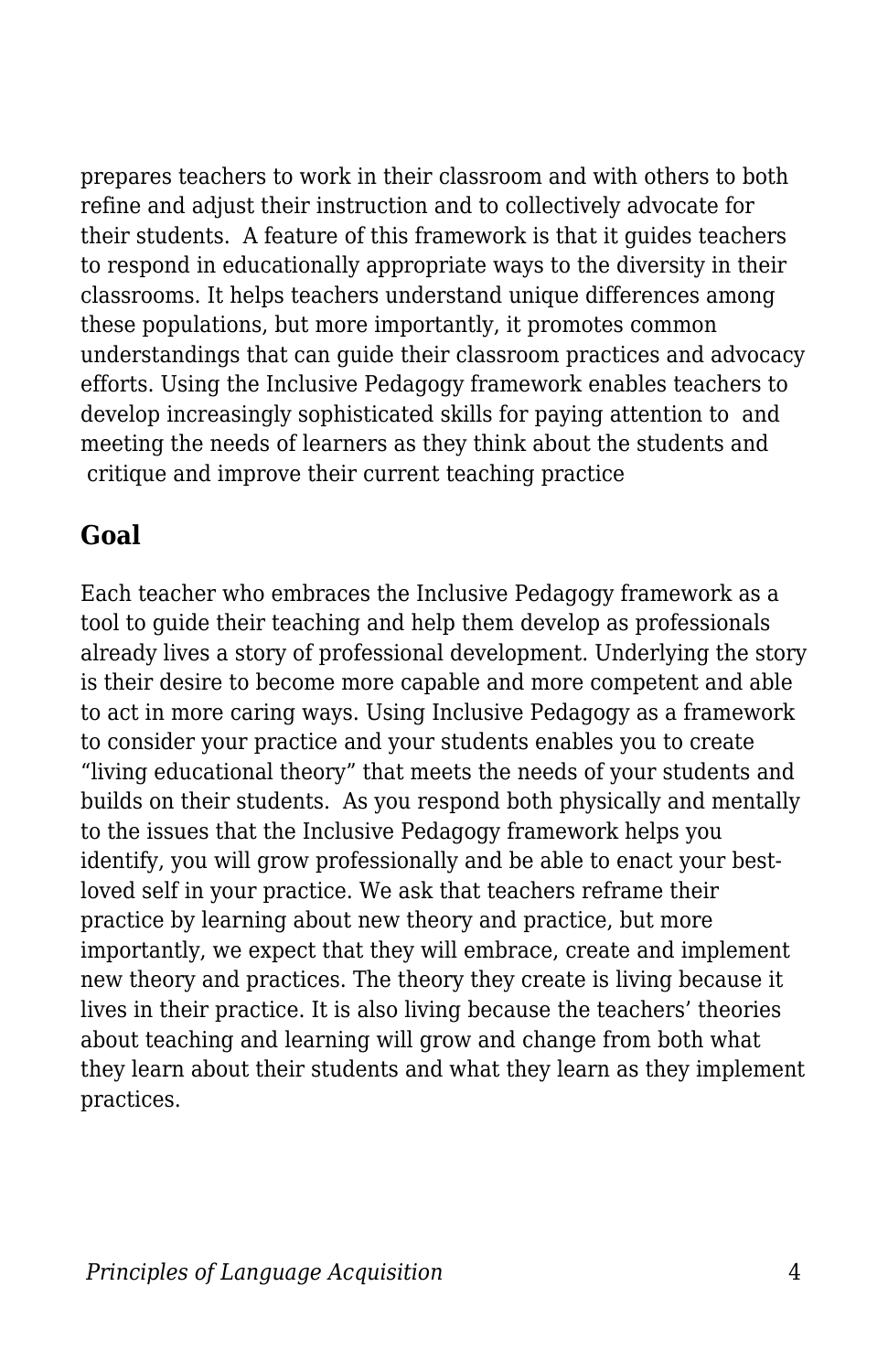### **Definition**

Inclusive Pedagogy, as a conceptual framework for professional growth, enables teachers to develop common understandings and participate in united advocacy for their students. Inclusive Pedagogy begins with an overarching question (*Who is this child?)* to uncover who the child is and how the teacher or school might respond, the teacher's inquiry is guided by four main questions that represent characteristics and a standard:

- What are this child's needs and strengths? (Critical Learning Domains)
- What programs and practices are available to support this child in the school setting? (Essential Policy)
- How can collaborate to support this child's learning? (Guiding Principles)
- How can I position this child for success in my classroom? (Classroom Strategies)

#### **Framework and Characteristics**

Inclusive Pedagogy is graphically represented as a wheel. *Who is this child?* is positioned at the center of the wheel reminding the educator that the child—the learner—is the focus. Each spoke represents a different avenue for uncovering who the child is and the potential avenues of response for promoting the child's learning. Each spoke is represented by a different question and labeled with a different characteristic and standard. The spokes represent advocacy, the structural response that keeps the framework a viable action in the lives of diverse learners. The outer rim encompasses the whole and reminds us that through common understandings, which unite advocacy, we can meet the needs of all learners in each school and classroom.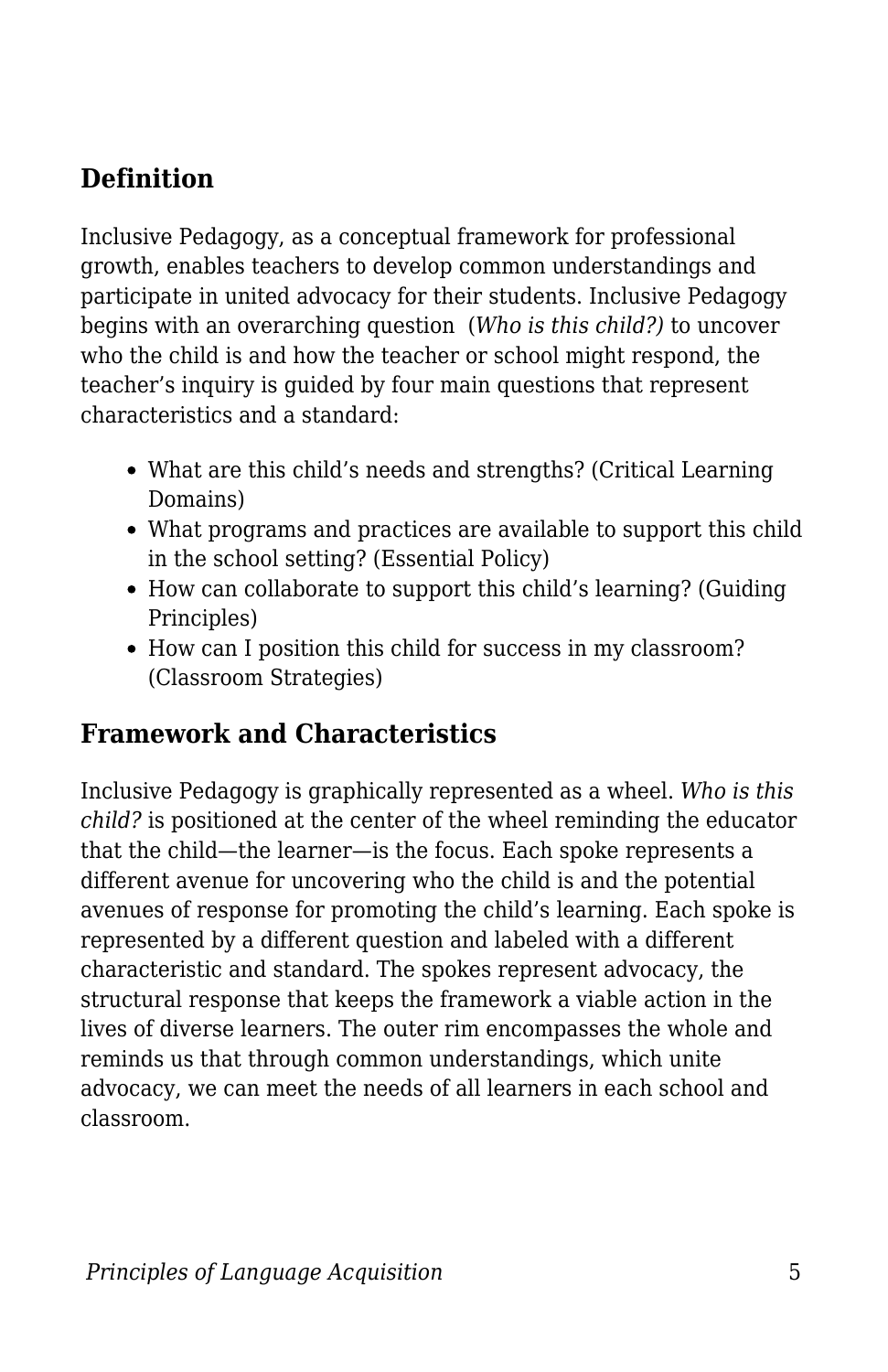

The main questions and accompanying characteristics are defined by a *standard* and a set of *guiding questions* that enable the educator to gather information and reflect on the child and the institutional practice, policies, and programs that can enable the development of the child. Finally, each of the main questions has a *reflection question* to push educators to more deeply query their own beliefs and practices in terms of their work with students.

#### **1. Standard**

The standard, generally phrased in everyday language, outlines the professional responsibility of teachers in meeting the needs of the student(s). The standard delineates the boundaries, or definition of the characteristic and suggests how an educator could respond.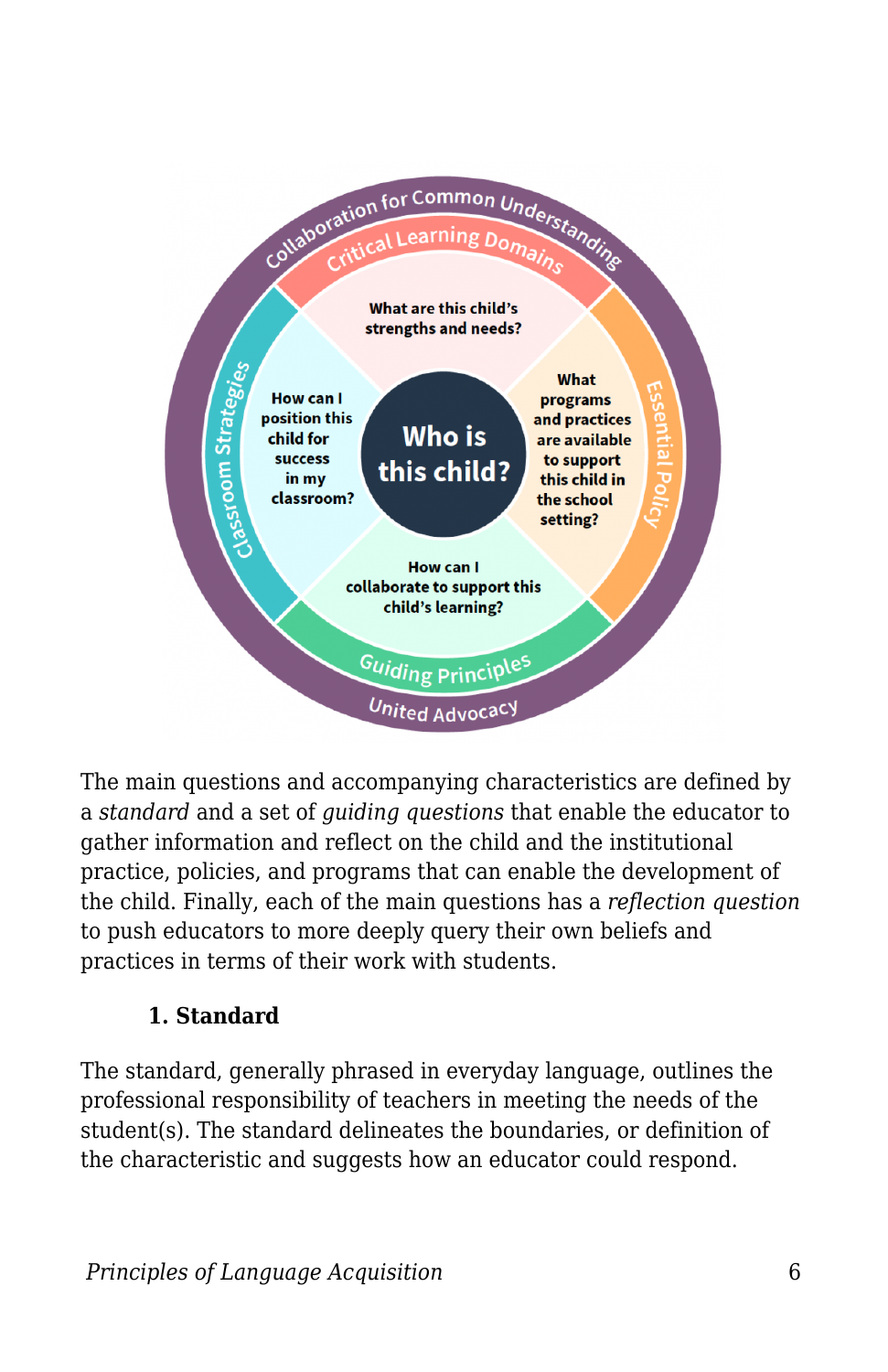#### **2. Guiding Questions**

Grounded in the main question, the guiding questions support educators in examining what they know about a child, their practice and other resources. As educators respond to these questions, they develop new ways of thinking about their practice and their interaction with and teaching of their students. The questions help them more critically analyze the educational context and learning of the student(s). This analysis pushes educators to consider what they know, what they do and what they could learn and try, which leads to new knowledge, ideas, and skills for teaching. Common understandings both theoretic and practical will emerge and can be utilized continuously as educators examine and refine their practice.

#### **3. Reflection for Change**

Like the guiding questions, the reflection for change question guides educators to query their beliefs and actions. Unlike the guiding questions, the reflection for change question invites action. The question requires that educators critique their own practice, and it encourages educators to work for changes in their curriculum, in their classrooms, in their schools, or in their communities.

As educators utilize the Inclusive Pedagogy Framework, the main questions and individual characteristics with their standard, guiding questions, and reflection for change will enable educators to develop and diversify their skills for meeting student needs. Educators will grow and develop in ways that advance the education of their students. In analyzing their practice and the student or students about which they hold concerns, across a day the educator (seeking to support the learning of all students) may begin or end with any of the main questions since all of the issues coexist simultaneously in the daily life of educators as they seek to provide optimal learning experiences for students.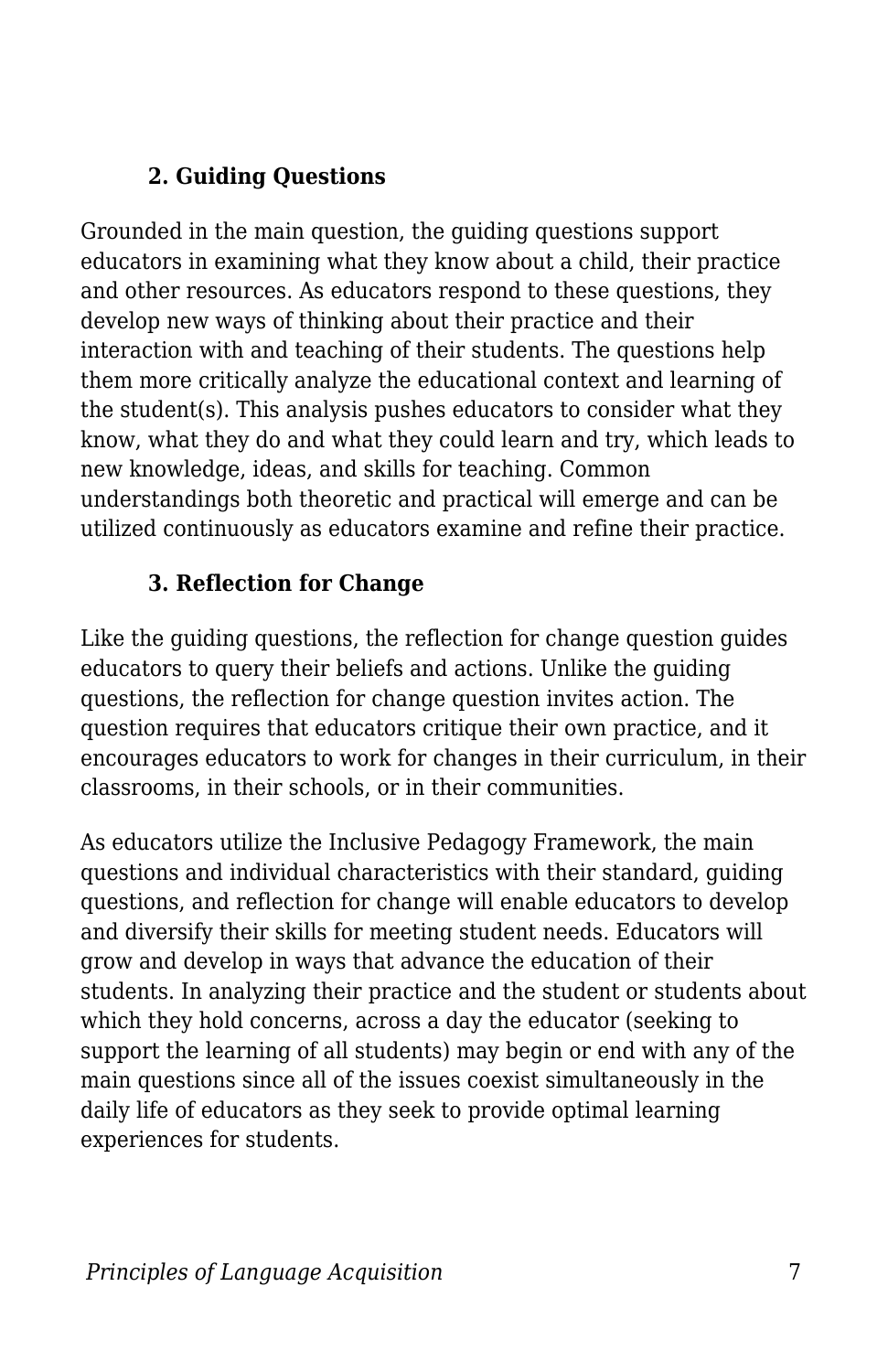## **CRITICAL LEARNING DOMAINS:**

## **What are this child's strengths and needs?**

The main question that animates this characteristic of Inclusive Pedagogy asks that the educator first consider the strengths students bring to the learning situation. It is easy for educators to begin consideration of how to support a child's learning by focusing on the deficits the child brings. Therefore, starting with strengths and considering how what a teacher might perceive as a need could indeed be a strength that can be capitalized on in the child's education. To explore further who a child is as a learner, teachers need to examine where the child is in terms of the domains of development and learning. The name for this characteristic of Inclusive Pedagogy is labeled with three terms that are important in this regard. The first is *critical*, which implies attention to what is essential. It is first and foremost an acknowledgment that teachers must educate the whole child and not individual components; yet understanding where the child is in terms of each learning domain is important as educators plan how to respond to support the child's learning and growth. The second word is *learning*, which immediately implies two different but related tensions. One is the tension between teaching and learning. These terms are definitely not synonyms, are also not antonyms. The role of the teacher is to teach the child in ways that support learning. Focusing on learning means the educator focuses there first moving away for the needs and strengths of the teacher to those of the learner. The second tension is between learning and development. Here we focus on learning not as a way to ignore development but as an indication that like Vygotsky we recognize one of the purposes of good teaching is to promote learning which can lead development. Finally, the term *domains* acknowledges

*Principles of Language Acquisition* 8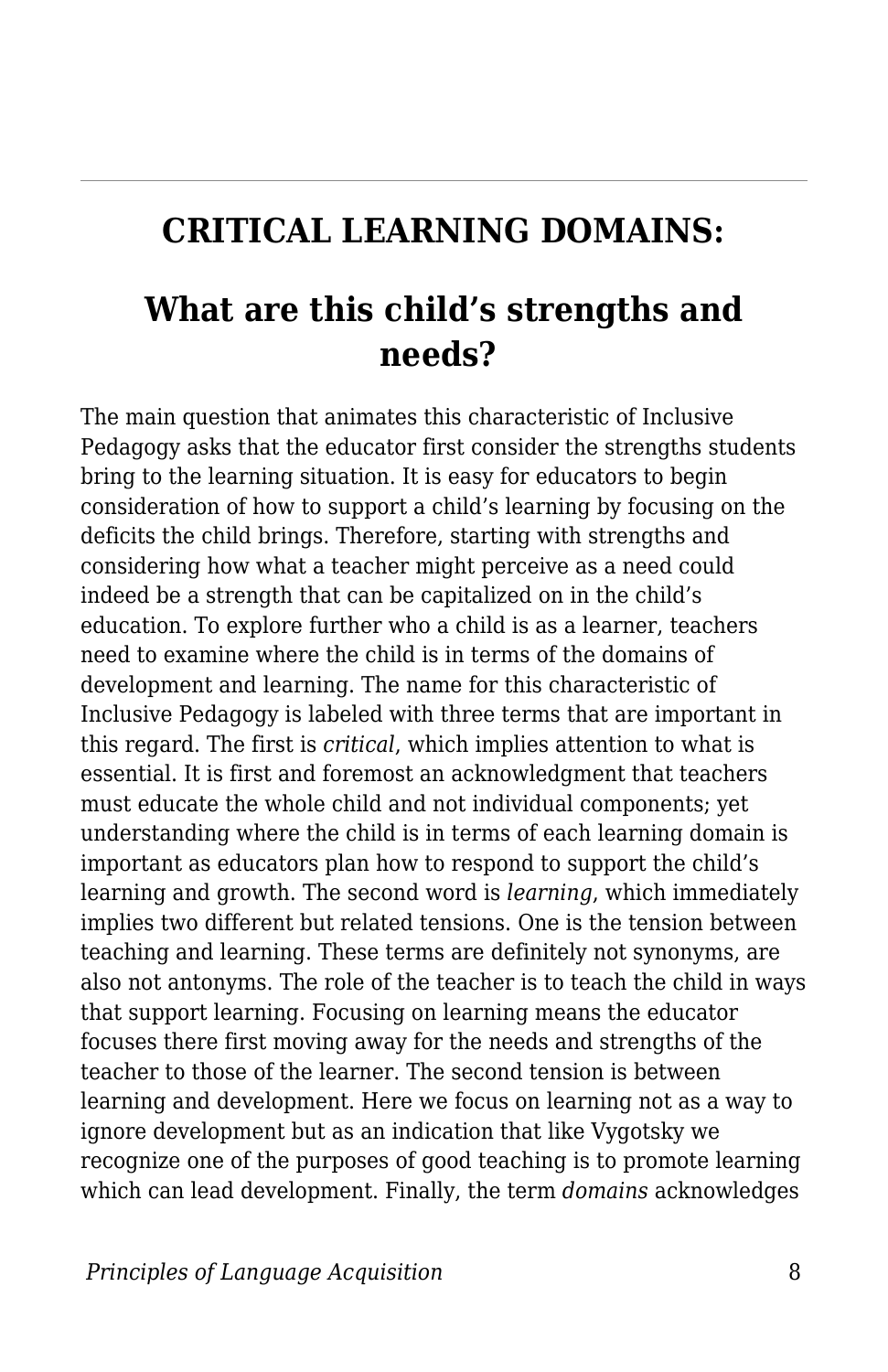that the individual categories considered as essential to a child's growth and change are merely fields of influence on the child's education (the cognitive, the social/affective, and the linguistic). While inextricably linked, they can be considered individually as part of a holistic process. As teachers gather knowledge about student prowess and potential in each area, they are better positioned to support the learning, growth and future success of the child.

#### **Critical Learning Domains Standard**

#### **Learning involves cognitive, social/ affective, and linguistic development.**

Any kind of significant learning is a complex matter. All of us use what we learn, know, and believe to act on the world around us and to develop new knowledge and skills. Significant learning emerges from some combination of our cognitive, social/affective and linguistic skills. As a result, teachers should explore where a student is developmentally in regard to each domain. Further, the teacher should also recognize the range of aspects of each domain. This allows educators to garner insights and have more than one interpretation of a child's performance or avenues for progress. Secondly, holding such knowledge enables teachers to hold high expectations for students as they act on their knowledge that all children can learn and the three learning domains can be enlisted in promoting a child's success. Research in teaching and learning affords teachers who keep current to develop new practices that embrace the whole child and engage him or her more completely in learning and push their development As teacher learn new things, they become more willing to hold themselves accountable for using what they know and learn in their teaching.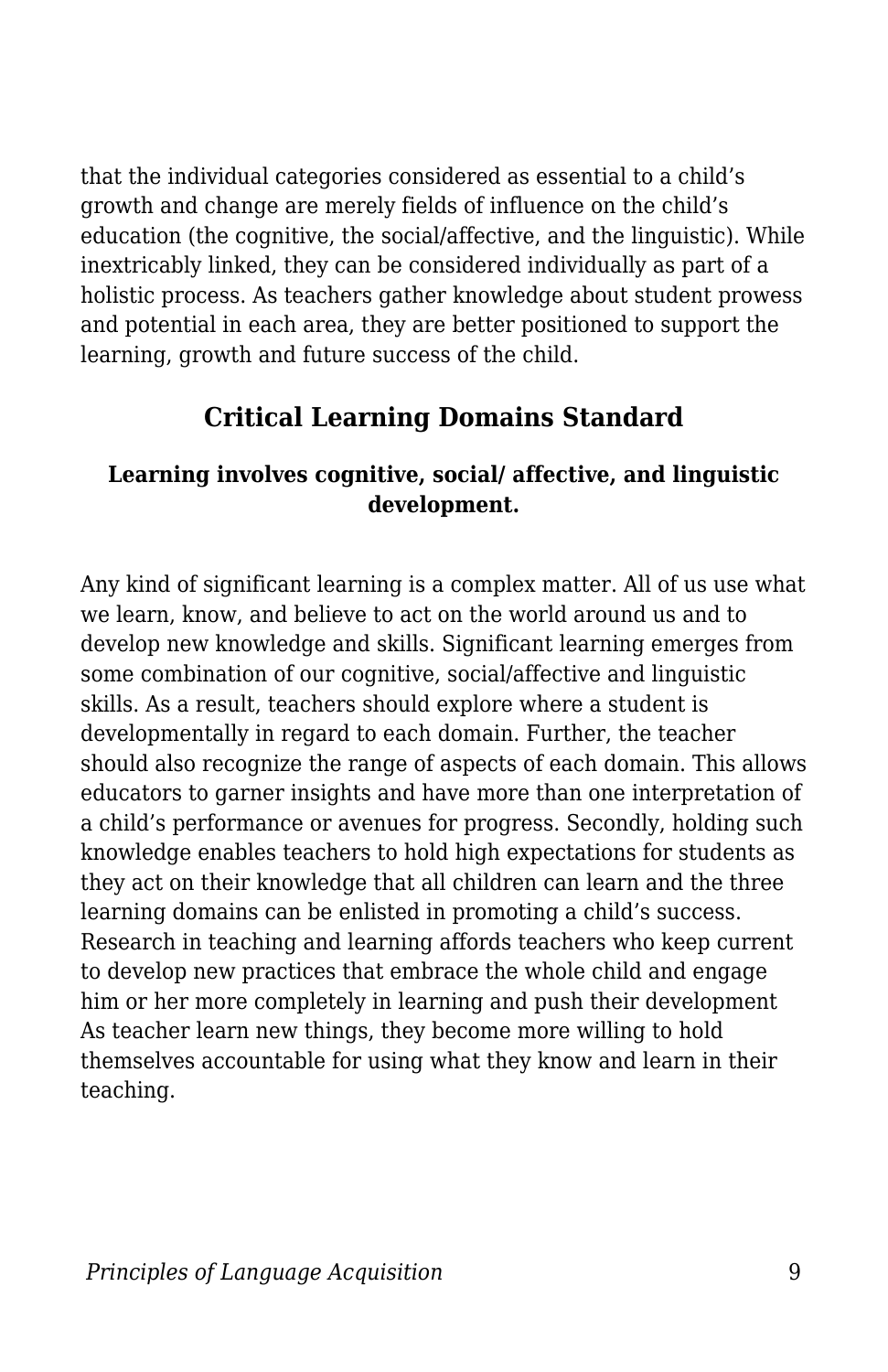## **Guiding Questions**

### **1. Cognitive**

How can I support my students learning by building on their previous knowledge and encourage use of appropriate strategies and skills?

Research demonstrates that beginning with what students know and already know about a concept or process immediately expands their ability to learn the new things being taught. Teachers need to provide and engage students in a wide variety of experiences to build strong background knowledge and then build on that knowledge to push student learning. Research in literacy and cognition reveals that students are most likely to learn and use strategies when teachers model those new strategies and prompt them when to use these skills and strategies.

#### **2. Social/Affective**

How can I help students' ability to recognize, participate in, and master playing the school game?

The school game includes the social rules, the memory, the thinking skills, and the cognitive development that are needed in order for a student to learn from the experience of schooling. The three verbs—recognize, participate, and master—represent the students' possible levels of engagement in schooling in order to benefit from it and reach their cognitive, social/affective, and linguistic potential.

## **3. Linguistic**

How do I teach in ways that support the language development of students?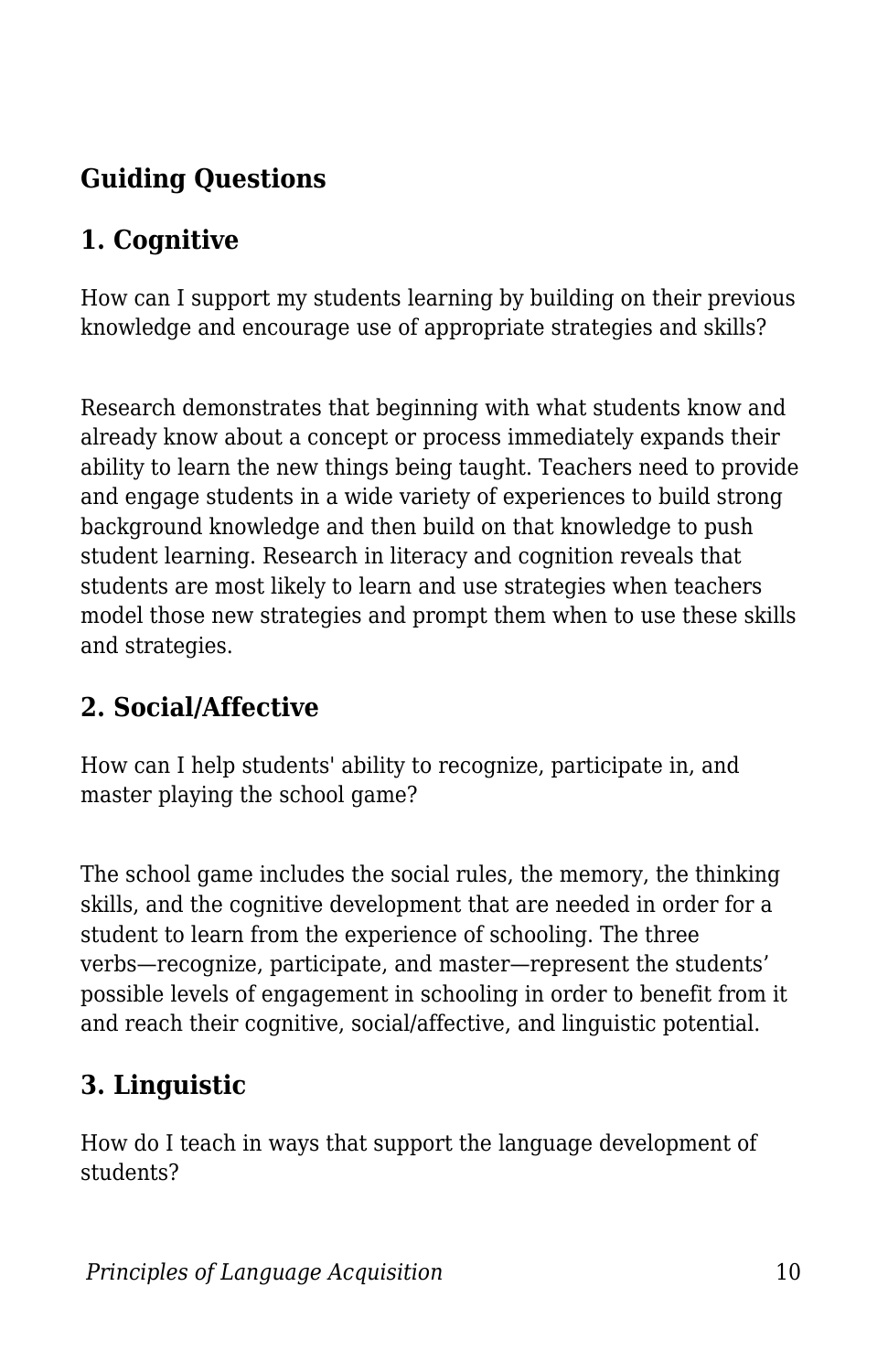This question asks a teacher to be simultaneously aware of the language used in the classroom by the teacher and by the student in order to support not only the language development of students but also the opportunity of the student to act competently in using language. Further, teachers should build on all the elements of literacy: listening, speaking, reading, and writing. Teacher can use whatever literacy and language skills students have to push their learning forward.

#### **Critical Learning Domains Reflection for Change**

How can my teaching embody my understanding of diverse learners' commonalities and uniqueness?

Teachers who take this reflection for change question seriously seek to ensure that anyone who observes their teaching has visual evidence of what they know and understand about supporting the development of all student. They use what they know about children's learning and development to interrogate their educational practices. They use what they know to decide what knowledge, skills, dispositions, and potential will form the nexus of their curriculum. Once having decided what to teach, they develop learning activities that engage the whole child in the learning process. Next, they critique the activities to make sure that the curriculum they have planned does indeed attend to the critical learning domains. Such teachers observe students while they learn using what they know to intervene during the learning. Finally, these teachers use what they learn by observing to inform future decisions about and plans for teaching.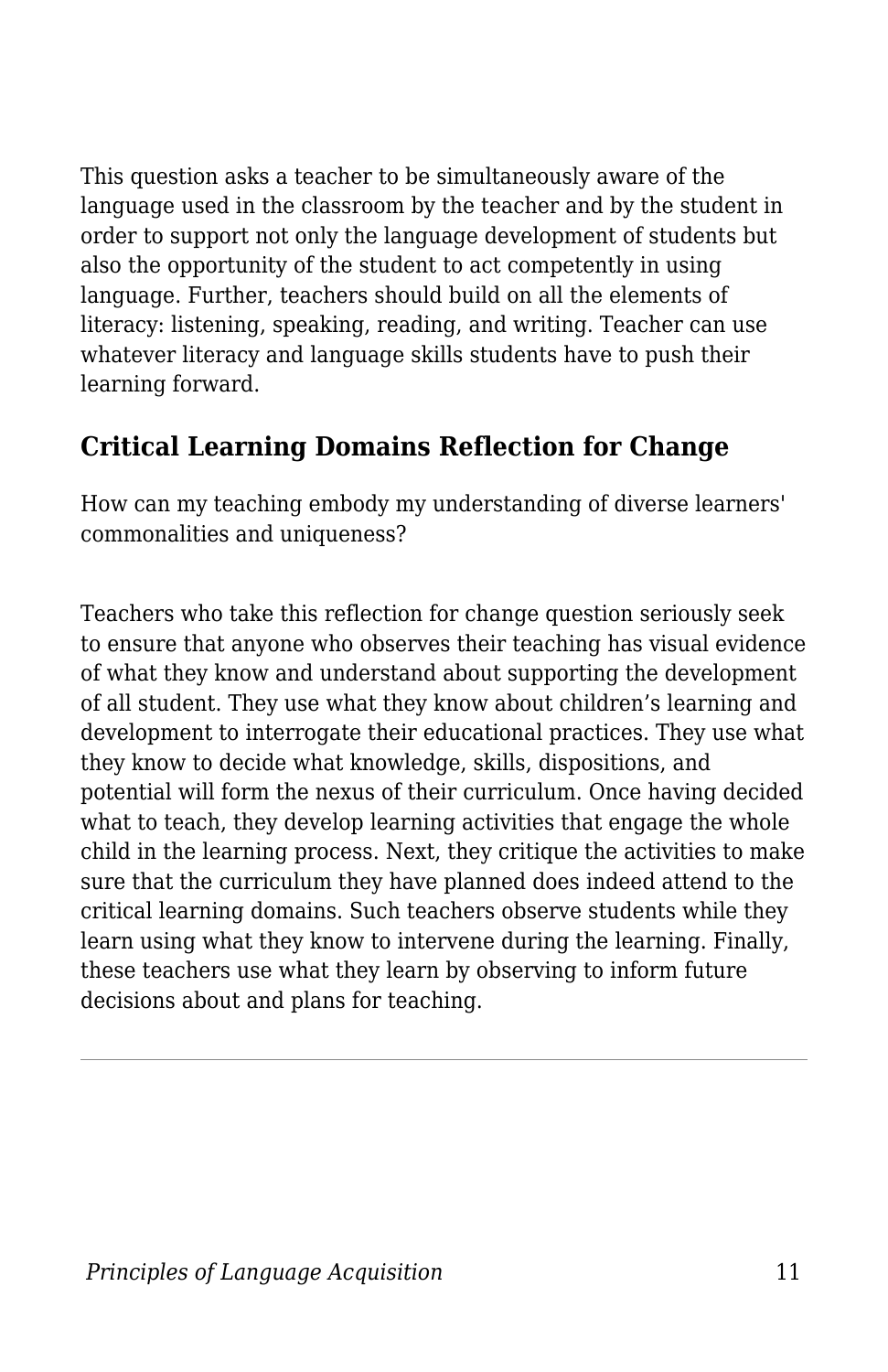## **ESSENTIAL POLICY:**

## **What programs and practices are available to support this child in the school setting?**

Public education always occurs in a context. One of the factors that impact that context is the policy that guides, directs or constrains it. Educational policies from the national, local and state levels can affect the everyday life of classrooms. This characteristic of Inclusive Pedagogy, Essential Policy, focuses attention on the ways that rules, procedures, routines, and mandates shape the context and even in some cases the content of instruction. The word *essential* reminds teachers that policy is necessary in maintaining an appropriate learning environment to meet the needs of special population students. *Essential* also reminds teachers that certain mandates, rules, and policies must be in place, and teachers must be willing to advocate to support the development and application of those policies.

#### **Essential Policy Standard**

#### **Essential policy must be an integral part of advocacy for special population students.**

The standard guiding this characteristic points out clearly the political nature of public education. Teachers often consider themselves apolitical, yet teaching is at its core a political act. Each instructional plan, decision, or curricular adjustment determines what concepts, ideas, and experiences students in your classroom and school will have. Such decisions can enable special population students either to contribute to or to be alienated from the larger society. One of the purposes of schooling is, indeed, enculturation of the young into a

*Principles of Language Acquisition* 12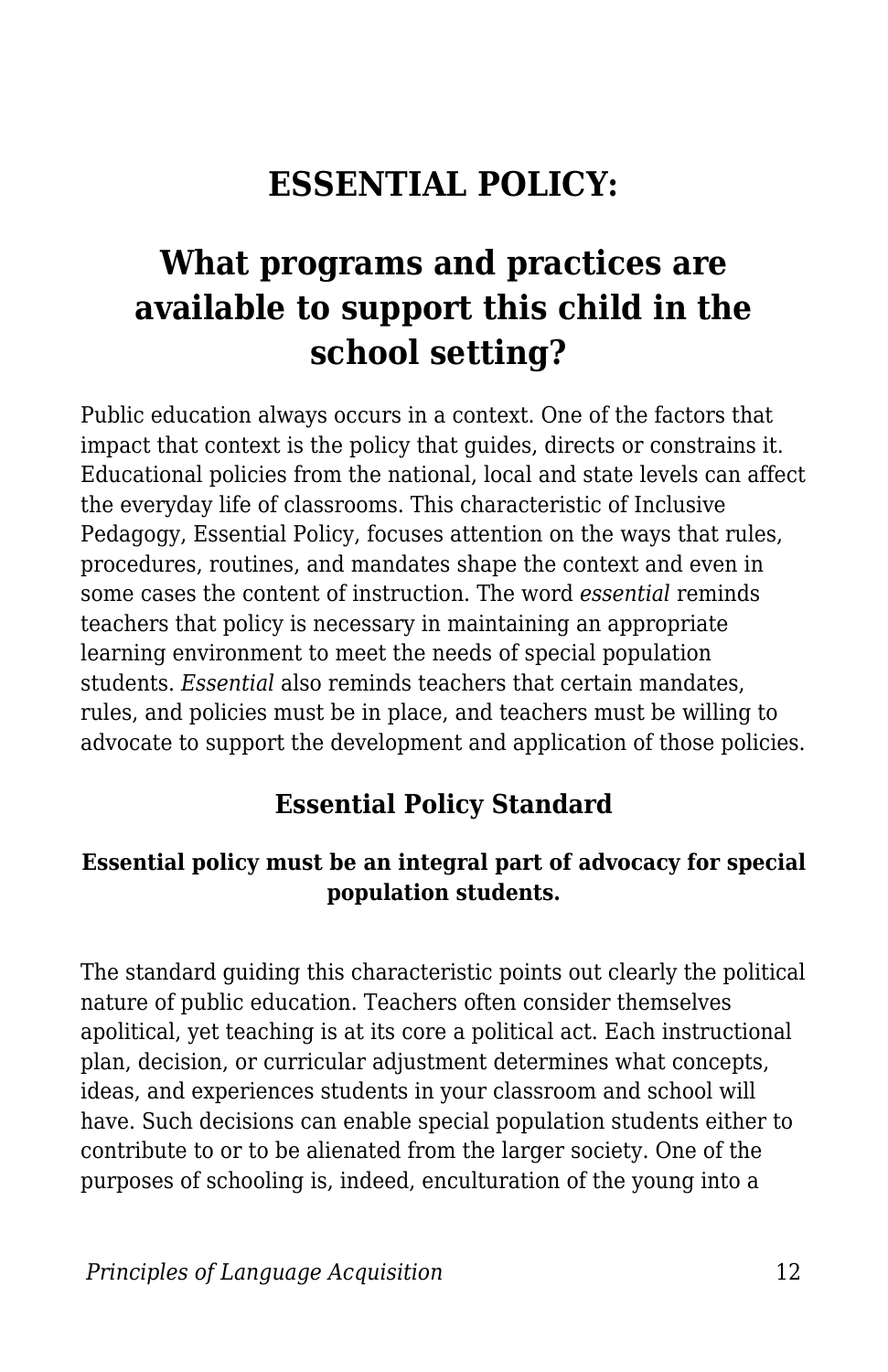democracy. The quality and efficacy of such enculturation is indeed a teacher's private and public act of student advocacy.

#### **Guiding Questions**

#### **1. Standards**

How do I attend to the standards for teaching and learning for all students?

This question calls attention to the plethora of standards available to guide educational programs and practices. Professional organizations representing academic disciplines, professional development, parental involvement, and special population students have developed standards to guide action for education. These standards are based on best practices in each of these areas. When considered individually and separately, the standards lists can be confounding and overwhelming, but through developing common understandings concerning the standards that should be played out in her own classroom, a teacher brings this complexity under control. Such control provides coherence for classroom practice. It ensures that a teacher has a sure foundation from which she can advocate for resources to support needed educational programs and practices. The theme for this goal question is standards.

### **2. Classification Issues**

How do classifications both expand and limit my ability to advocate for special population students?

This question reminds us that by classifying students, we are able to provide them with special services and unique educational opportunities. Classifying students translates into labels for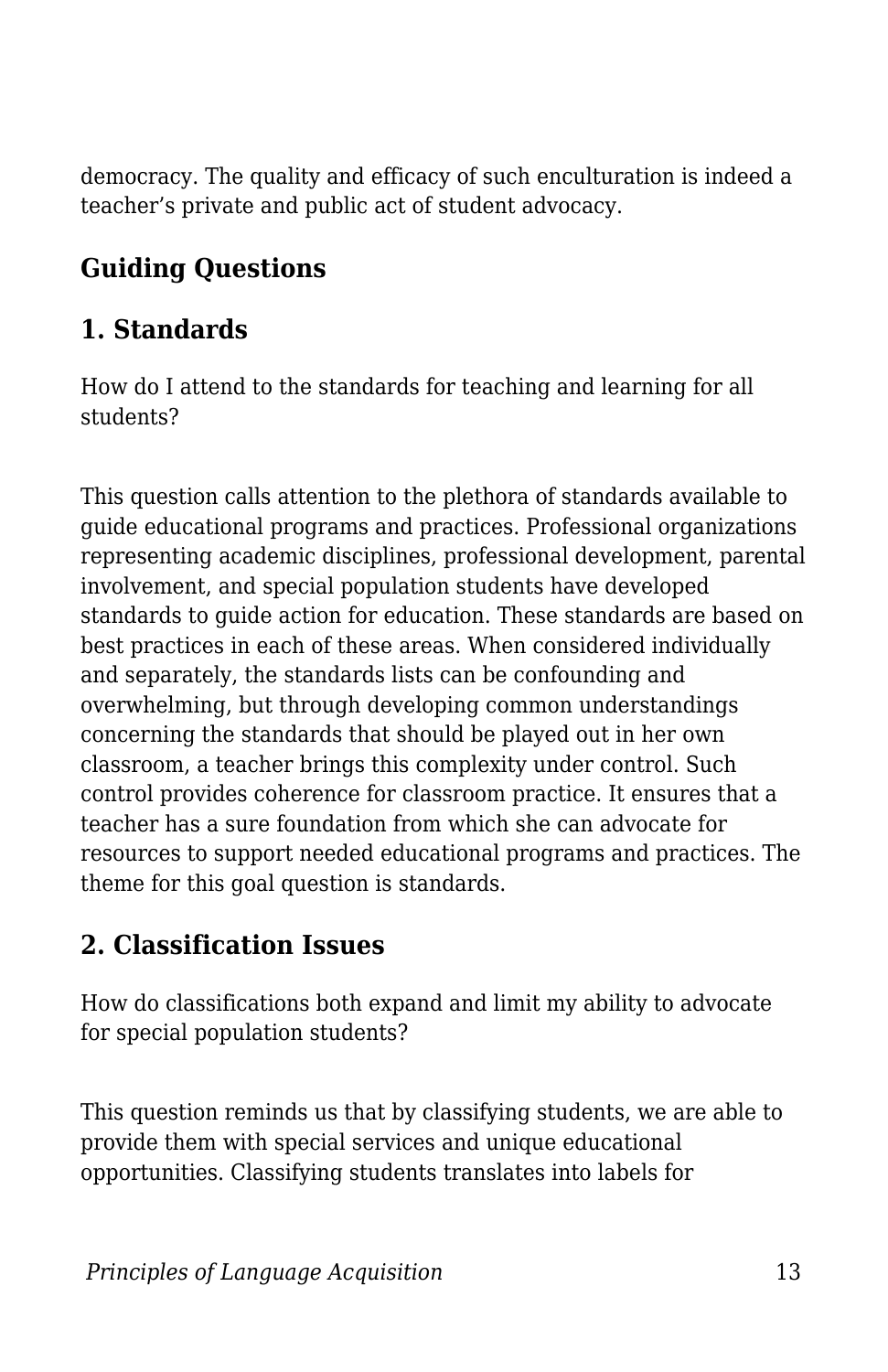identifying, assessing, and placing them in appropriate learning environments. Local, state, and national policies guide, constrain, and enable teachers in their effort to provide students with the best educational setting, support, and experience possible. Teachers' attitudes, beliefs, and knowledge about these policies and processes are vital if they are to maintain high expectations for student learning. Multiple perspectives applied to classifications can help teachers reconceptualize what others may consider as restrictions to be viewed as opportunities. For example, assessment of students for placement can be thought of as either a gatekeeper or a gateway. The theme of this question is classifications.

#### **3. Legalities**

How do policies, programs, and legislation impact the students' school environment?

This question invites teachers to consider the way in which programs for meeting student needs develop out of educational policy; such policy is shaped by Congress, the courts, state legislatures, and school boards. It exists at the federal, state, and local levels. All programs, good or bad, are shaped by the usual components—political, social, economic, and pedagogic. While all of these components interact, it is the political component that can give teachers the legal protection and support needed to ensure that all of their students will be prepared to fully participate as citizens in a democracy. When teachers examine past and current legalities carefully, they understand the historical legacies that are played out in their classroom, and they can target which of those legacies need to be altered. Engagement in politics can be uncomfortable for teachers but understanding policy and legislation can give them new power for creating the kinds of educational contexts they would most like to work within. The theme of this question is legalities.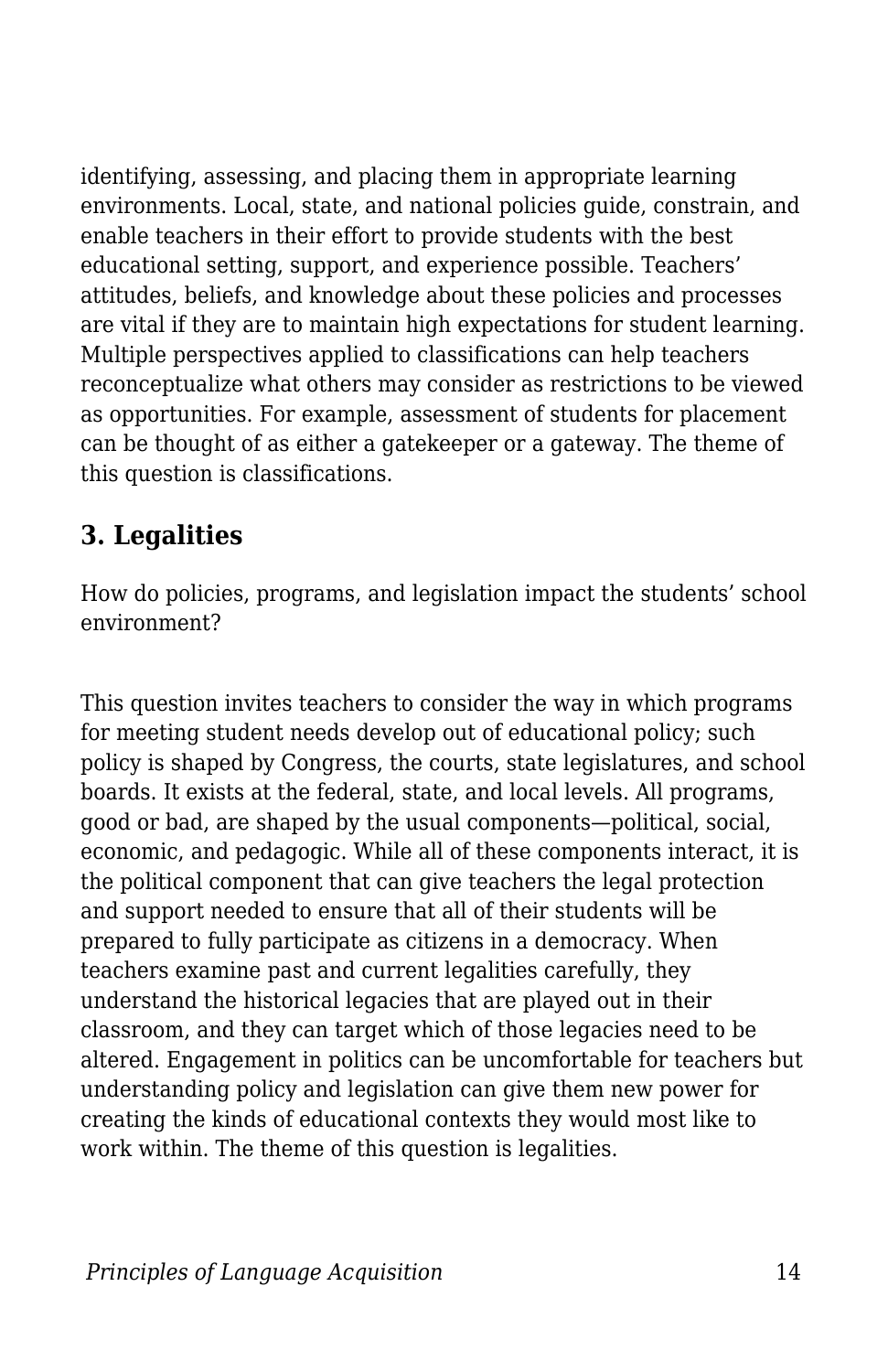#### **Essential Policy Reflection for Change Question**

What are my moral obligations toward special population students?

Once teachers understand essential policies, they can begin to determine what actions they can take to fulfill the moral obligations they have for providing appropriate and liberating educational opportunities for special population students. The decisions teachers make as professionals are moral decisions. Moral commitment to right action generates power and vigor for teacher advocacy. This commitment may give teachers not only the impetus to advocate for students at the local level but the courage to advocate in all political arenas necessary to ensure excellence and equity in the education of their students.

## **GUIDING PRINCIPLES:**

## **How can I collaborate to support this child's learning?**

The second characteristic of Inclusive Pedagogy, Guiding Principles, rests on the assumption that teachers are intentional beings: Purposes, ideals, points of view guide teaching practice. Our guiding principles become the benchmarks for excellence against which we evaluate our own performance. We understand that teaching practice is never completely under the control of the teacher but exists in the interaction between the teacher and the learner. Such recognition leads to committed and caring teachers to act in morally responsible ways while recognizing the individual agency of students to determine whether they will accept or reject the opportunity to learn. For such teachers to remain vibrant, vigorous and hopeful in their teaching,

*Principles of Language Acquisition* 15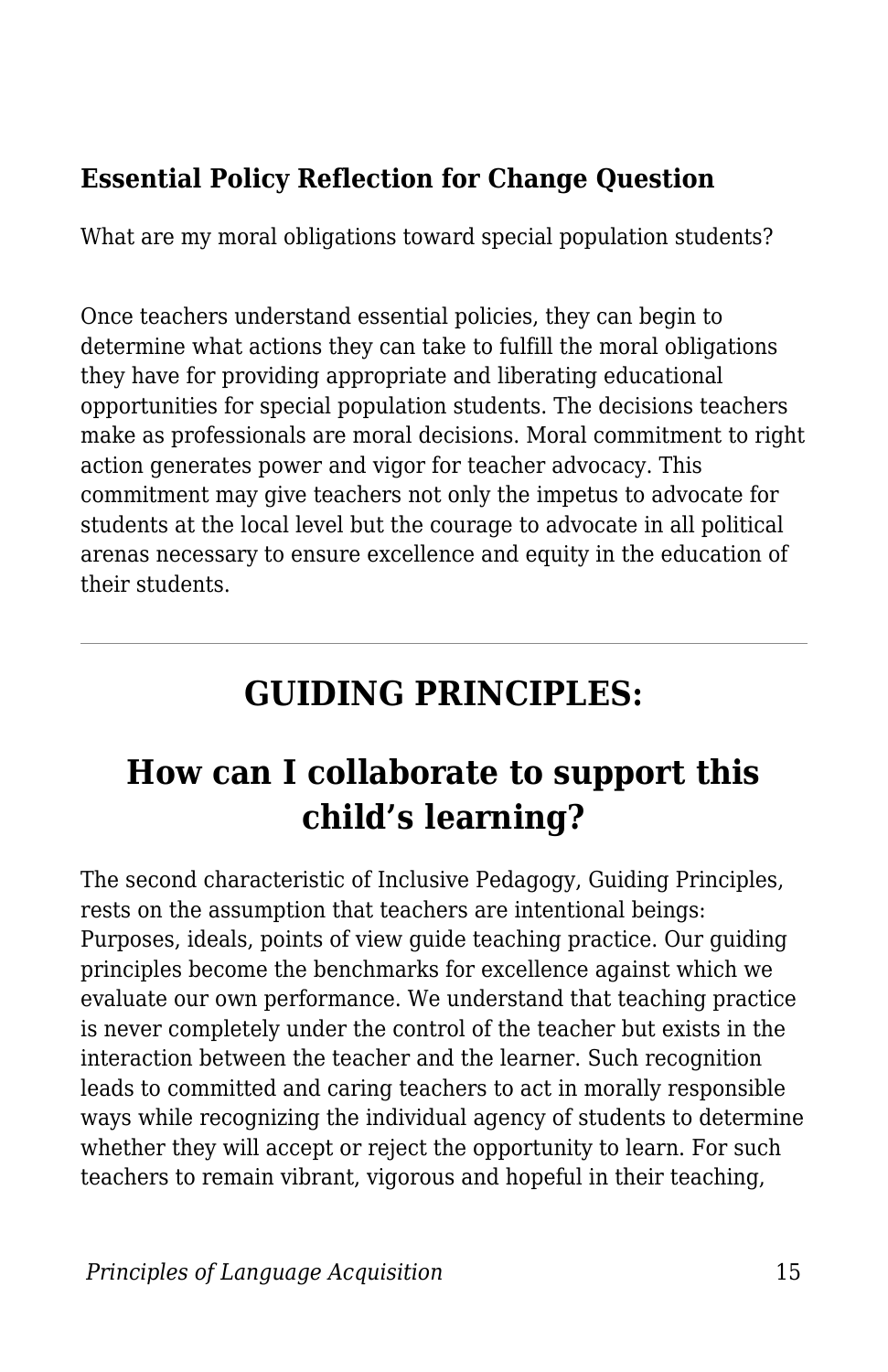they need to be able to articulate the principles that guide their practice in order to evaluate their own actions independent of student response to that action.

### **Guiding Principles Standard**

#### **Effective instruction for special population students must be guided by theoretical and moral principles.**

As we begin to act on the reflection for change question from Collaboration, we find ourselves wondering what principles guide our practice and what criteria we are using in evaluating what are best practices. We soon recognize that student achievement gains alone are insufficient indicators of our own evaluation of what makes a particular practice or program best for students. As we more clearly understand our own beliefs about teaching, learning, and schooling, we have a firmer basis for student advocacy.

#### **Guiding Questions**

#### **1. Multiple Perspectives**

How could I think about this differently?

This question asks teachers to recognize that a range of performances could be celebrated as student successes, and any student behavior might have more than a single interpretation. Student silence might result from a lack of language proficiency, cultural differences governing appropriate adult-child interchanges, deafness, or politeness rather than from belligerence or lack of knowledge. How we interpret a situation says as much about us, our cultural background, and our experiences as a member of a family or a society as it does about the student whose performance we evaluate. Allowing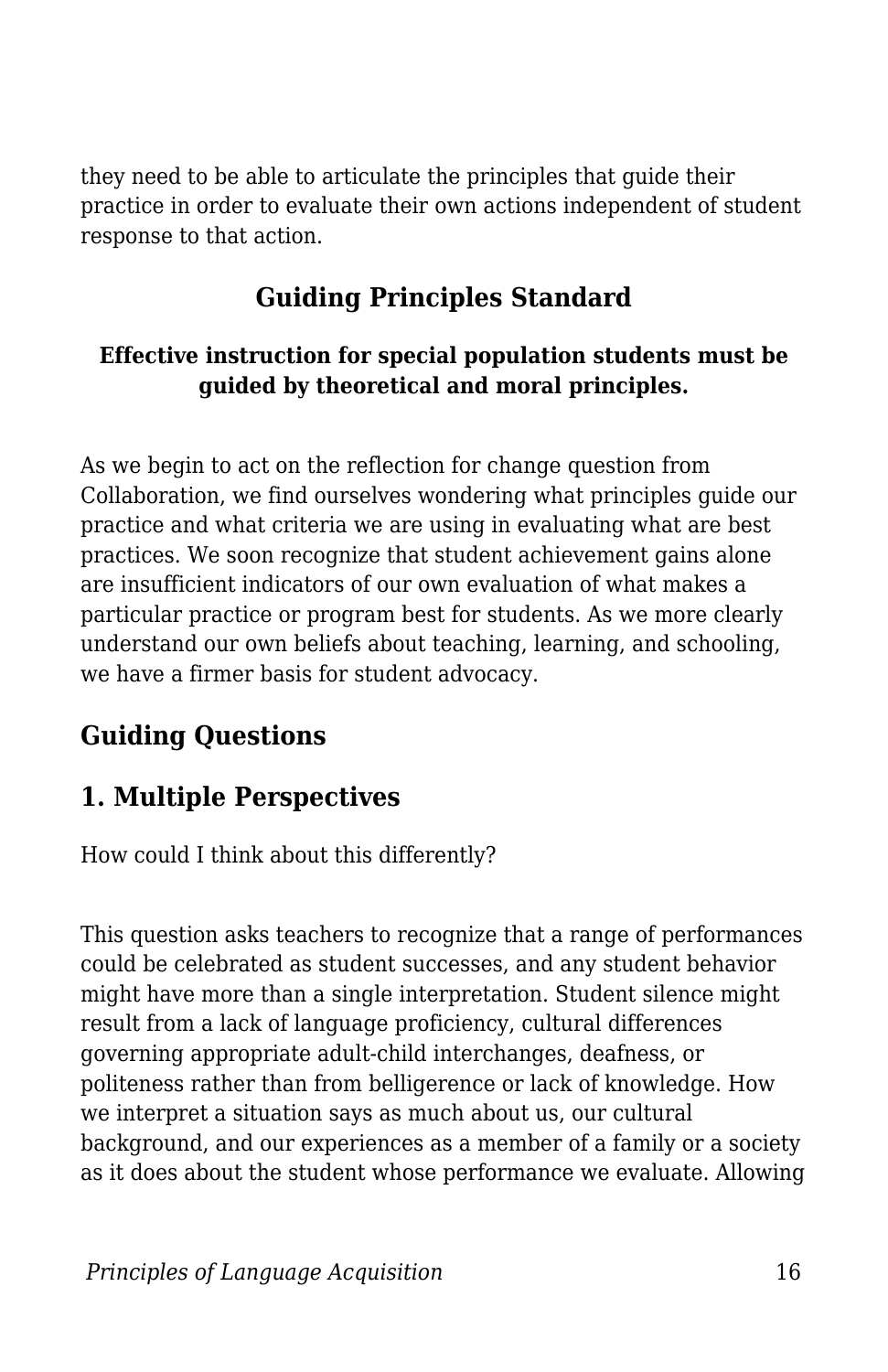space for alternative interpretations of a behavior injects more room for student success. This question also guides teachers to think about using multiple sources, perspectives, and modalities in their teaching. This provides students with a plethora of ways to develop understanding of the concepts taught. The theme underlying this question is multiple perspectives.

### **2. High Expectations**

How can I hold high expectations for all students?

This question asks teachers to examine the learning expectations they have for their special population students. High expectations for students rest in an assumption that regardless of current performance, knowledge, skill, or ability, each student has the potential to learn and grow. Teachers act on this belief by developing learning experiences that reveal to students their competence, intelligence, creativity, talent, potential, or social or linguistic prowess. Teachers carefully scaffold experiences so those students are supported and successful in learning new skills and ideas.

### **3. Knowledge-Based Practice**

What do I already know and what do I need to learn to support the learning of all students?

Scholars do not know all there is to know about educating special population students, but what is known can be helpful in guiding teaching practice. In fact, knowledge-based practice supports teachers in developing multiple perspectives and maintaining high expectations. This question asks teachers to look beyond their own knowledge, understanding, and experience to learn about ways to teach students in their charge. It asks teachers not to merely develop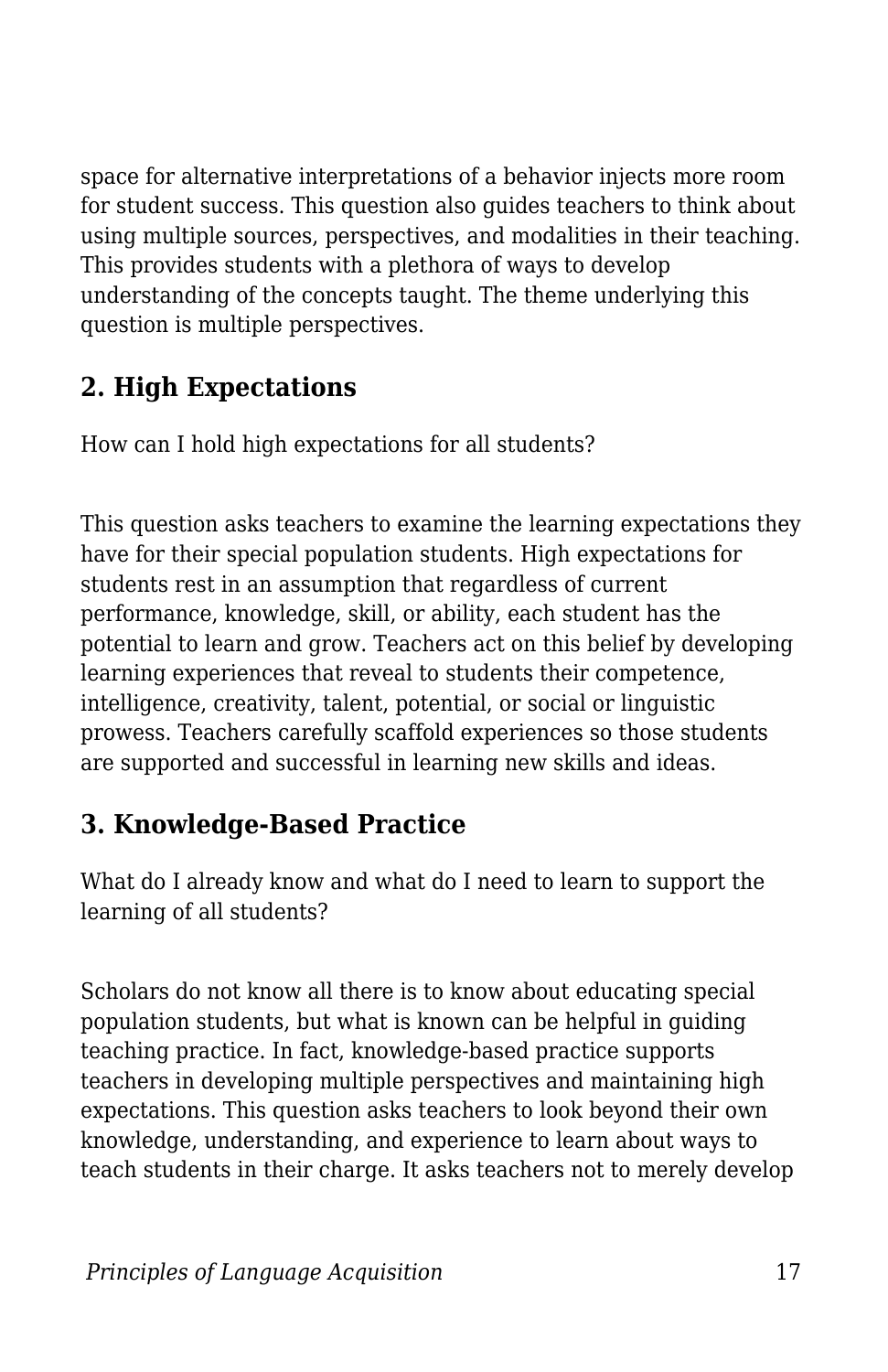a bag of tricks, but as they acquire skills and techniques to build theoretical understanding about how or why the skills and techniques work. Indeed, instructional decisions and classroom practice should be based on the best current, experiential, empirical, and theoretical knowledge available.

### **4. Accountability**

How can I hold myself and my student accountable?

As a teacher, I am accountable for the learning and development of students under my charge. One aspect of this responsibility is holding students accountable for their own learning. A second, and just as important, feature is recognizing that the education of a student is the responsibility not just of your school and district, but of the entire community. Every teacher in a school has a responsibility for the education of special population students. While accountability can be merely a form of gatekeeping, it can just as well be an act of respect and a sign of value and dignity. When we hold others accountable for their actions, we communicate to them our belief that what we are asking is within their ability. This question highlights the need to hold our students and ourselves accountable for learning. The theme of this question is accountability.

### **Guiding Principles Reflection for Change**

How can I apply these guiding principles to my teaching?

Once teachers have developed multiple perspectives, studied how to maintain high expectations, explored knowledge-based practice, and evaluated their own accountability, they are prepared to determine what their own guiding principles are and to use them in guiding their own teaching and curriculum. Once they can clearly and cogently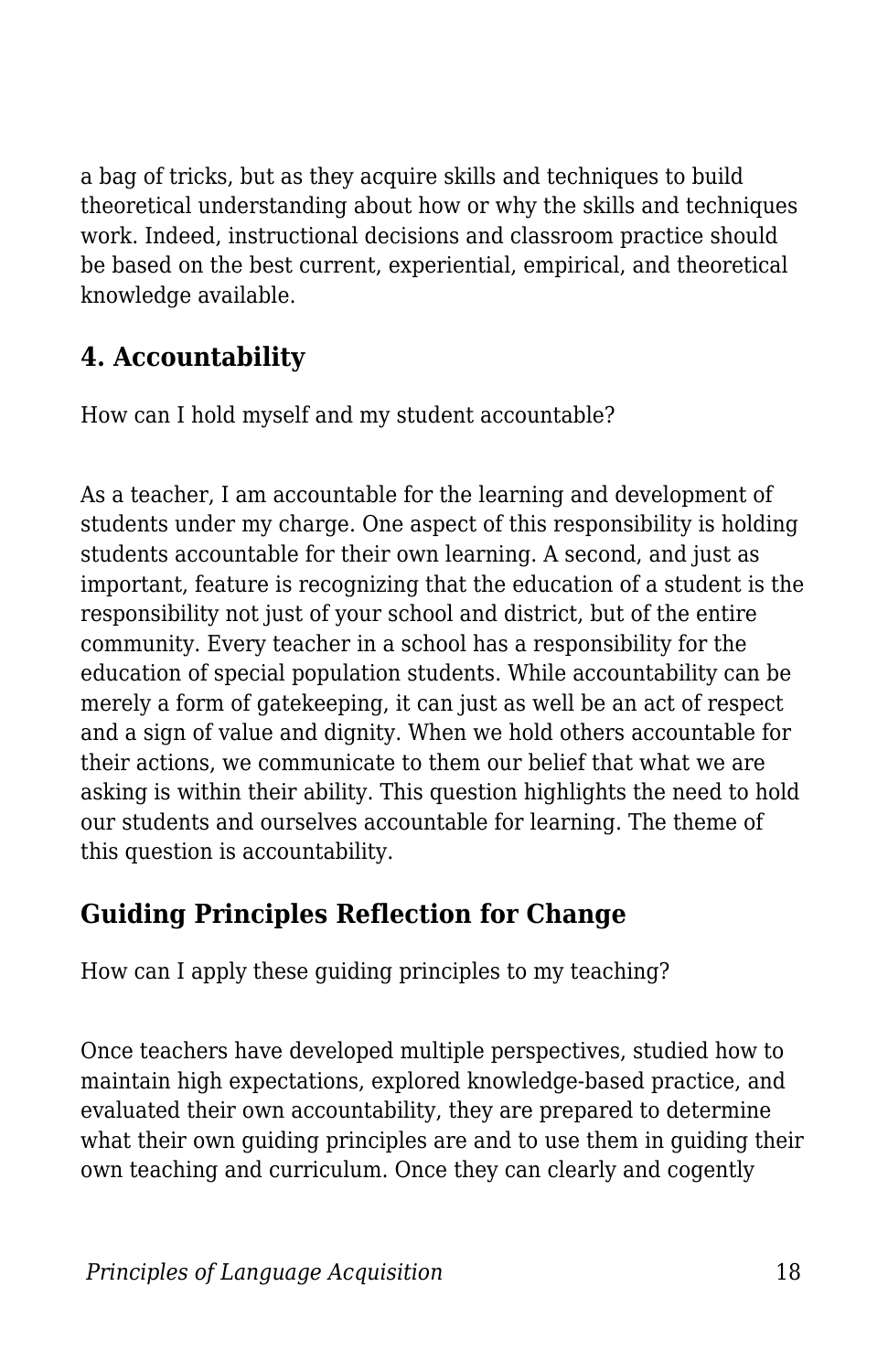articulate their guiding principles and recognize when they act in concert with those beliefs and when their practice is in contradiction, then they are ready to act to change their practice. Thus developing an understanding of guiding principles can lead to action, which will increase the learning opportunities for special population students in their school. Changing practice to coincide with belief can be an act of advocacy for student learning and development.

## **CLASSROOM STRATEGIES:**

## **How can I position this child for success in my classroom?**

All that teachers learn about themselves as teachers and about teaching practice emerges in the planning, teaching and assessing of their students. This final characteristic of Inclusive Pedagogy, classroom strategies, recognizes and is informed by that fact. Each of the characteristics of Inclusive Pedagogy will inform classroom strategies. A clear understanding of students, their needs, and the resources available to serve them will inform classroom strategies. When teachers have clearly articulated the principles that form the moral and theoretical foundation for their practice, they develop clear guidelines for their practice. An understanding and development of policy to guide practice and political action for ensuring legal protection are moral obligations that teachers fulfill so that they can utilize best practices in their schools and classrooms. Teachers understand student development: cognitive, social, and linguistic. This understanding helps them select the instructional practices which hold the most promise for supporting student learning. Foundationally teachers come to understand that educating students to meet their full potential is a joint and shared responsibility of educators, parents, students, and other members of the community. Through the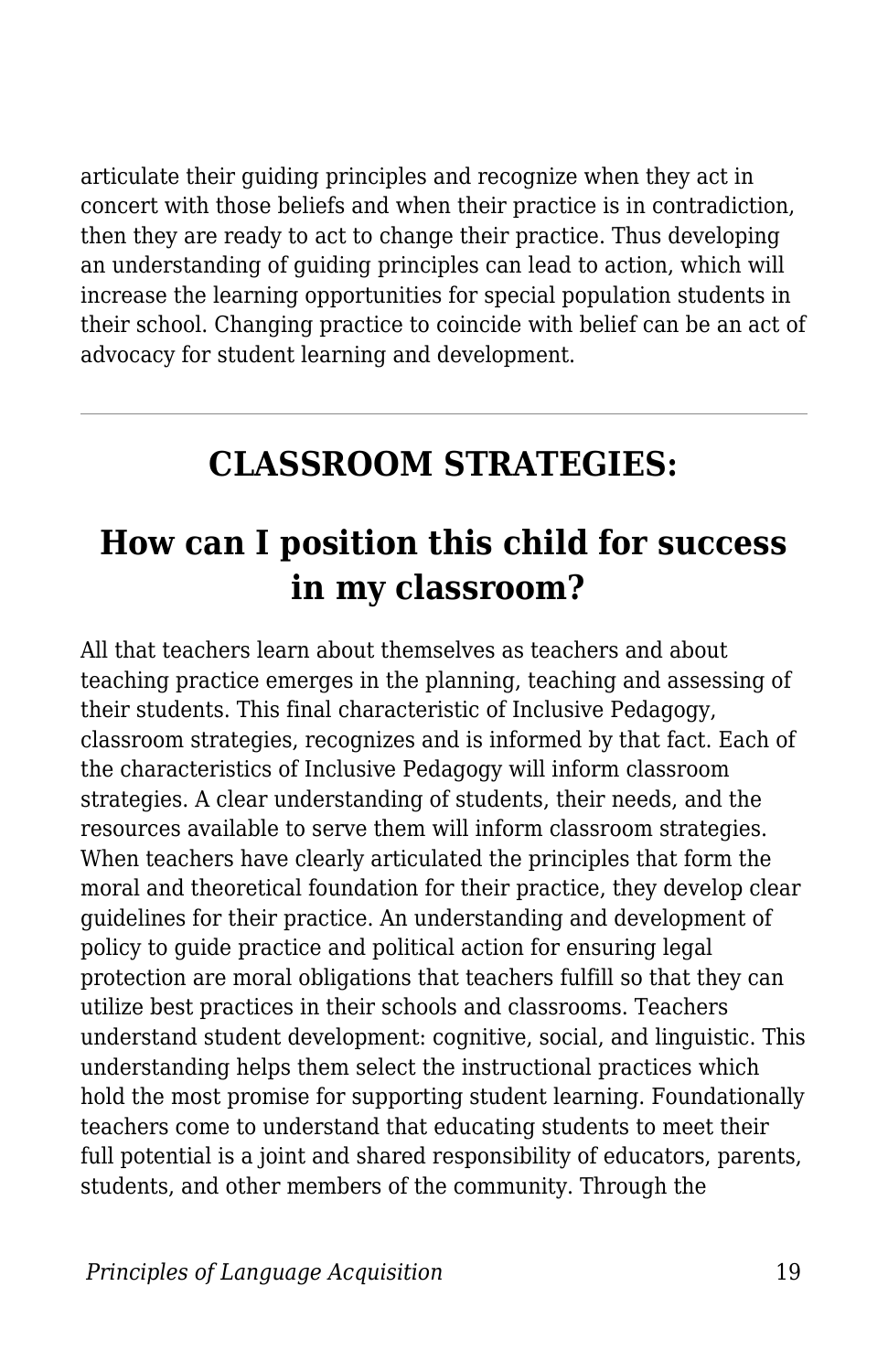development of informed practice, teachers meet the needs of all students and are better prepared to advocate for their own students both within and beyond their classrooms.

#### **Classroom Strategies Standard**

#### **Teachers know the what and the why of effective classroom strategies for all students.**

This standard reminds teachers that having a bag of tricks for teaching, while helpful, is not the ultimate goal of an educator. Teachers do need to have multiple strategies in their repertoire in order to respond effectively and quickly to the learning needs and potential of their students. However, if their practice is to lead to maximum and powerful learning for students, teachers need to know not only how a strategy works and what they need to effectively implement it; but they also need to know why it works for particular student populations. Teachers who hold this kind of knowledge soon realize that the same strategy will indeed work in teaching different student populations but also that it is effective with these populations for different reasons. A teaching strategy that works for a second language learner can also support the learning of talented and gifted, culturally diverse, regular education students, or special populations. However, teachers practice and use of strategies become stronger and more sophisticated when they understand why it works for each population. When teachers hold this knowledge subtle differentiation and nuanced teaching that supports the learning of all students quickly emerge.

### **Guiding Questions**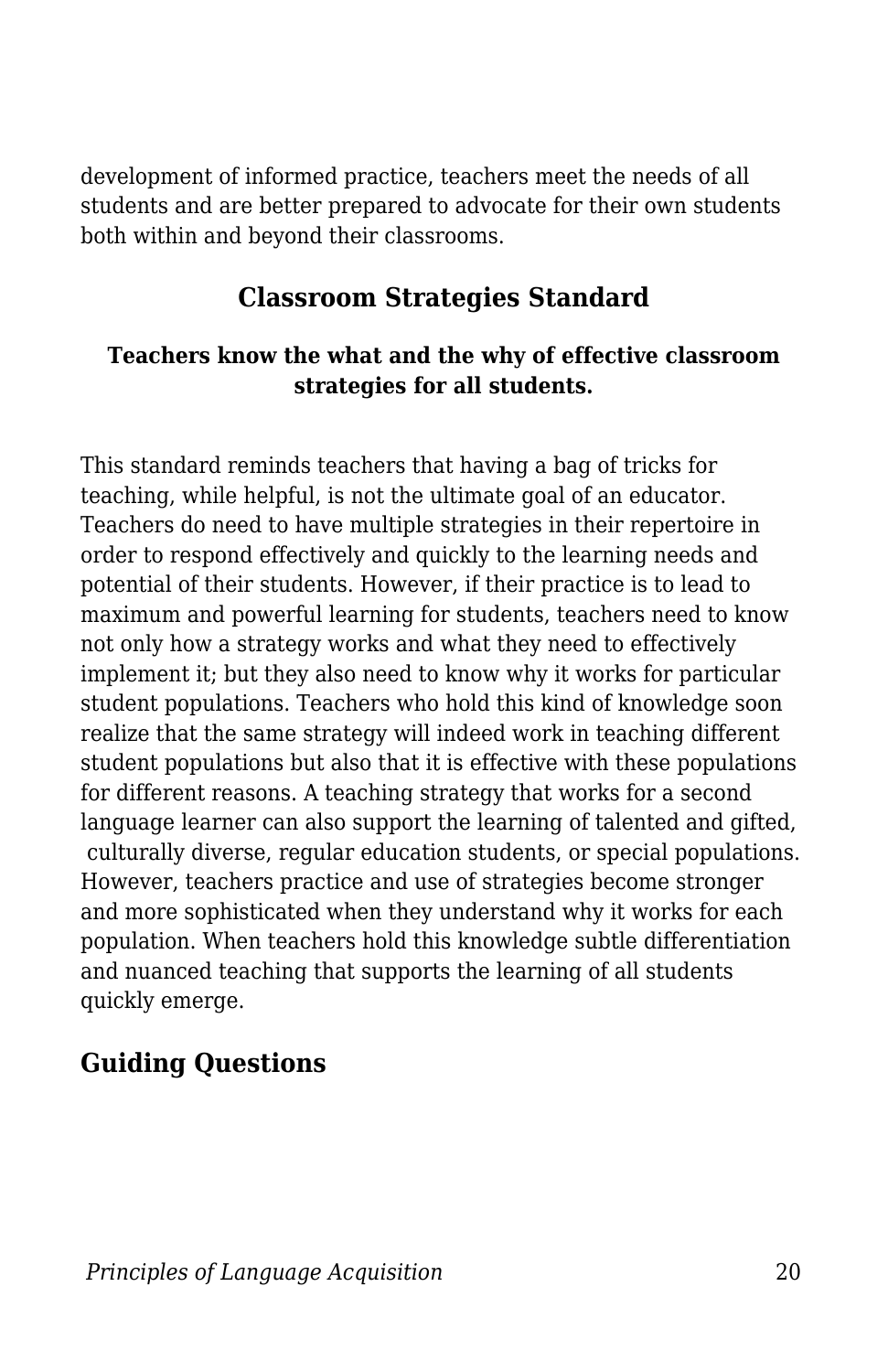### **1. Planning**

How can I adjust my planning to meet the needs and utilize the strengths of all students?

If teachers are to truly meet the needs of all students under their charge, they will need to intentionally and carefully plan their instruction. Such planning begins by developing deep understanding of the content to be taught which positions them to ask "What is most essential? What is absolutely necessary for future learning and success? Where and how should I begin teaching about this content?" Such interrogation allows the teacher to identify the conceptual level of the content and maintain it. This allows the teacher to attend to the complexity and simplicity of what needs to be learned and modify and differentiate content to accommodate the learning of all students. This allows teachers to create a, more complex, and richer context for student learning. In this process, teachers will have considered what will be most difficult and how they can support each child in learning what is needed to be successful in the content being taught. Careful consideration of the content and attention to teaching it will reveal the hidden complexities in delivery method or strategy. In their response to these understandings, teachers will be better positioned to motivate and engage all students in learning. Teachers then become freed to select the best teaching practices for supporting student learning.

### **2. Teaching**

How can my teaching accommodate all students?

Based in their planning, teachers develop curriculum that can most effectively engage students in learning. But during the teaching, teachers will be involved in scaffolding, adjusting, accommodating,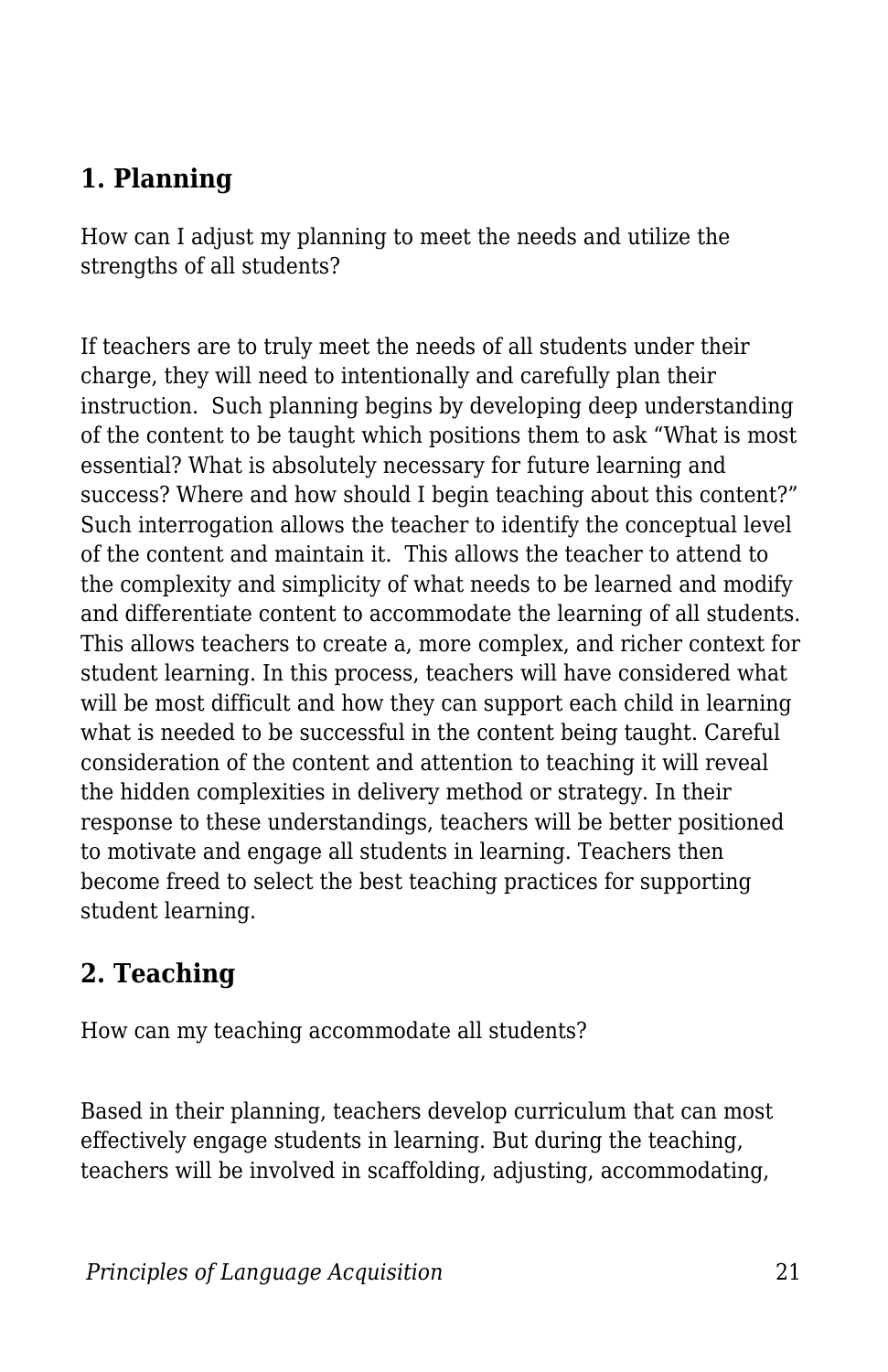and individualizing in moment-to-moment negotiation of classroom learning. The questions ask you to be thoughtful both during your teaching and as you reflect on it. In this way, you will develop increased sensitivity to the strengths, behavior patterns and needs of students in your classroom. When teachers plan carefully and are prepared for the lesson and have developed understanding of what strategies work and why, they are more likely to be present and flexible in the immediate context of a lesson. They will be able to adjust and modify as they observe and immediately respond to student misunderstanding, misbehavior, or confusion. They will continually push student learning. They will recognize when to pause, recycle, or push forward in the immediate context of a lesson. When teachers understand the *how*, *what*, and *why* behind the classroom strategies they employ, they develop excellence in teaching practice.

#### **3. Assessment**

How can I make sure that my assessment practice allows all students to demonstrate what they know?

A basic purpose of assessment is to enable all students who know the content or have the skill being evaluated to demonstrate that knowledge or skills. This question asks teachers to examine their assessment and evaluation practices. Assessment should provide teachers with clear insight and information about the current state of students' knowledge and skills. Uncovering what students know and garnering evidence of their knowing is a challenge for teachers, particularly when teachers gather evidence of the learning of special population students. The challenge is to utilize assessment strategies and practices that allow you to distinguish between students understanding of content and ability with the skill being assessed and their general problems with learning, difficulties with language and issues related to cultural diversity. When teachers are clear and plan lessons that target what is essential for students to know and be able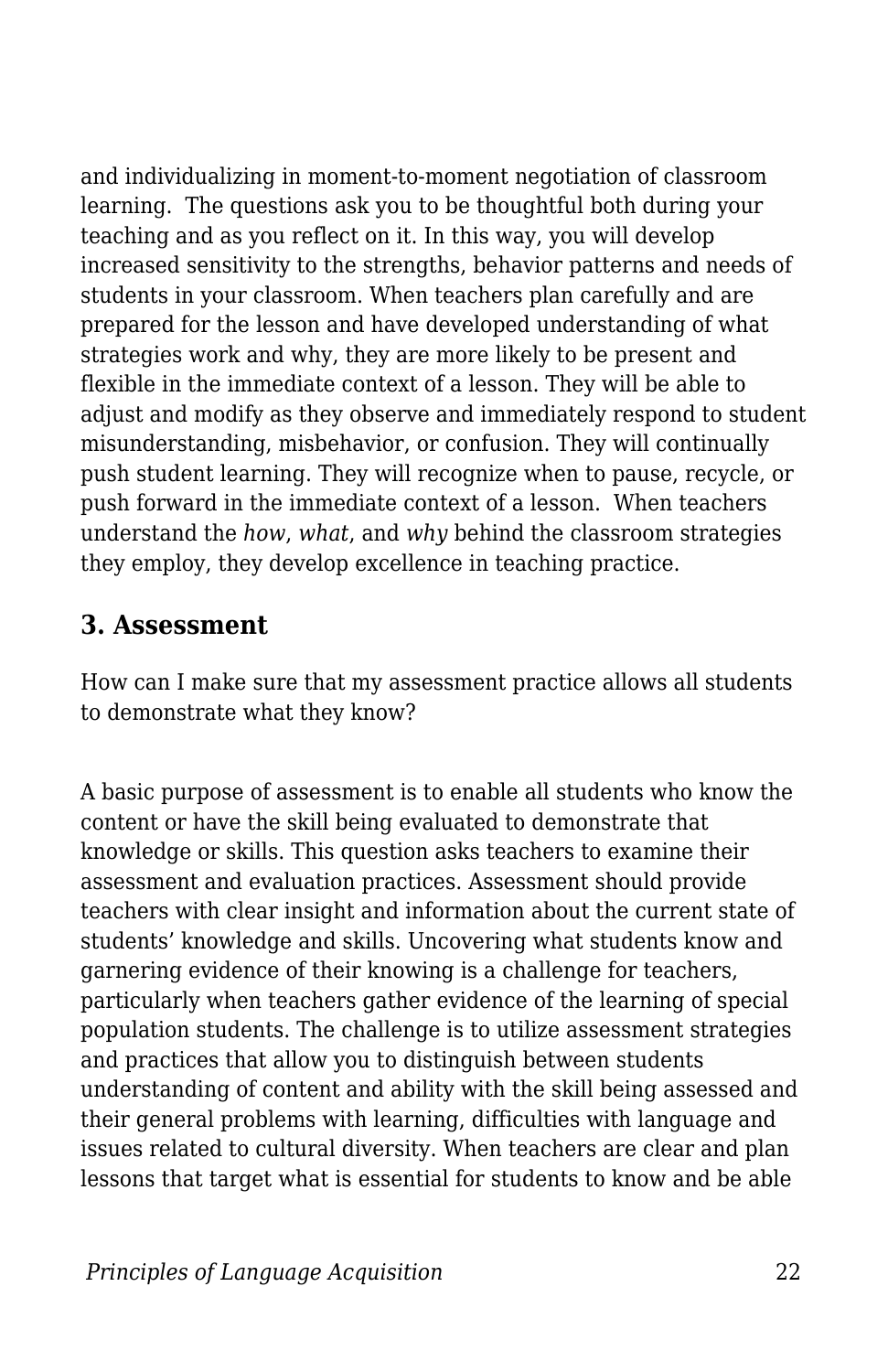to do, it increased their ability to design assessments that accurately capture student knowledge, skills, and learning. In this way, teachers are positioned to use a wider array of testing strategies and formats, more frequently utilize authentic assessment experiences, and to provide a more accurate picture of students' development, potential, and ability.

#### **Classroom Strategies Reflection for Change**

Whats specific changes will I make in my own teaching to accommodate special population students?

When teachers understand teaching and learning better, they are more prepared to adjust their practice to meet the needs of culturally, linguistically, and cognitively diverse students. We ask teachers to seek out, learn, implement, and modify teaching practices. We ask teachers to develop an understanding of a practice so that they know how and why it will work for each of the special population students. The question asks teachers to make their teaching is an act of advocacy for student learning and success.

## **Return to COLLABORATION for United Advocacy: Who is the child?**

The Inclusive Pedagogy Framework enables teachers to effectively collaborate to design educational experiences that promote each student's learning and development. Creating and sustaining collaborative relationships is difficult under the best circumstances, but it is even more difficult when educators are focused merely on the act of collaborating rather than on the student(s) who are the real purpose for collaboration. The purpose of Inclusive Pedagogy generally is as a tool that can advance the education of all students,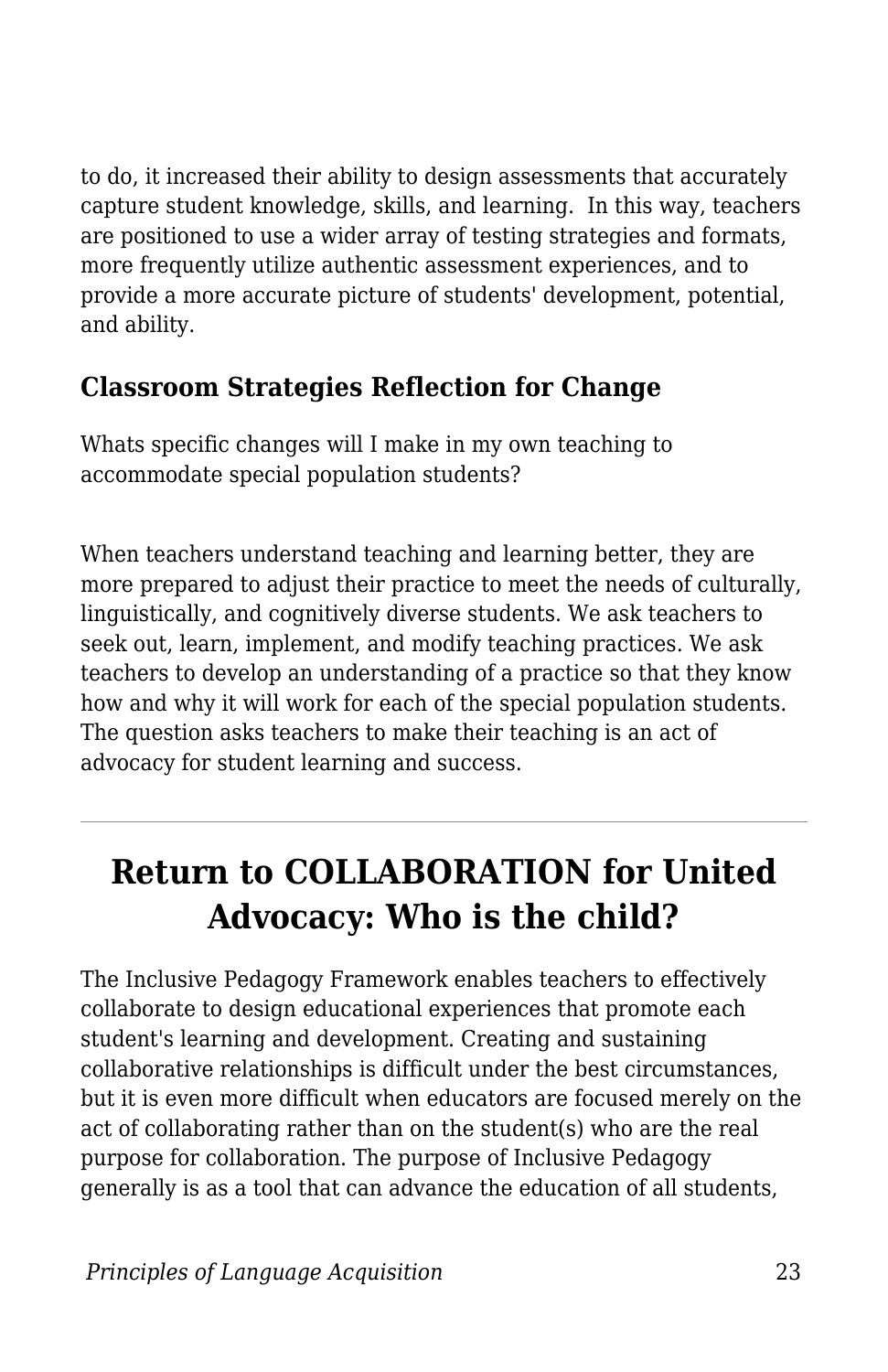particularly those who are culturally, linguistically, and cognitively diverse. We recognize that it takes collaboration to educate such students. But teachers become adamant about collaboration when they see the ways in which it can help their own students learn and grow educationally. When teachers identify which students need educational support, what their specific needs are, how others in the school or community could engage with the teacher and students to promote learning, what programs and practices already exist, and what it means to be a successful student in this setting, their motivation for collaboration.

As teachers collaborate they collectively come to understand how systems, classrooms, practices or policies need to be altered to actually and effectively educate their children for who they hold responsibility. As a result, teachers begin to recognize that every decision they make is a political act and the way they teach is classroom policy. This animates teachers connects them to each other and leads them to advocate for their students, the families of those students, and the communities where they teach. Through using the Inclusive Pedagogy framework, teachers become better able to collaborate around the individual and collective needs of the students they educate (and their families). As they increase their capacity to collaborate they also increase their ability to advocate. They become knowledgeable about legalities and policies. They develop more creative ways to meet legalities and policies in ways that most support student learning and development. Collectively they develop understandings of which policies, practices, and legalities interfere with student learning and they are willing to individually and collectively advocate for change.